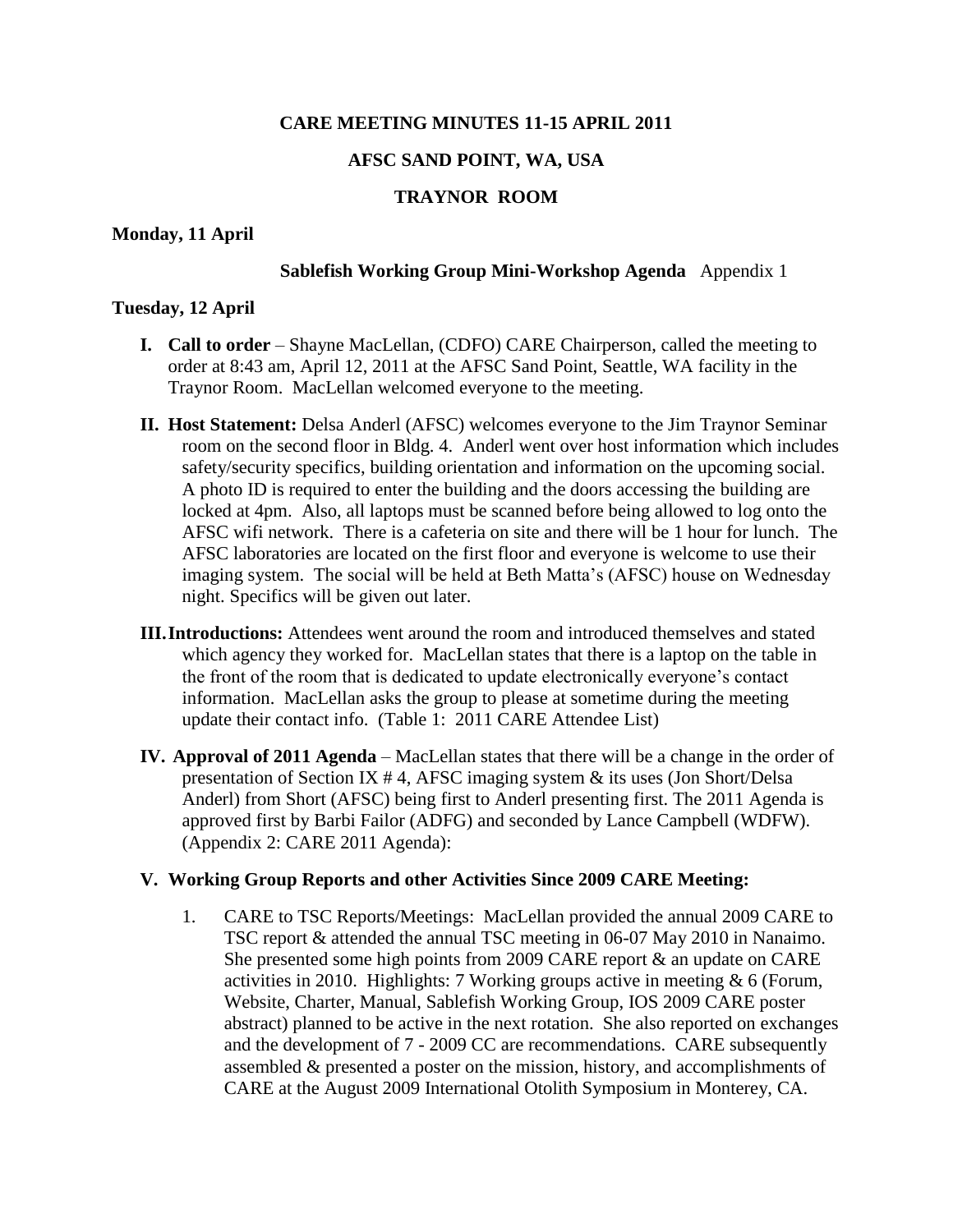CARE has tasked itself with updating the CARE manual. The Sablefish Working Group would explore the possibility of a meeting in 2010 to review results of the sablefish otolith exchange study. There were no outstanding TSC to CARE recommendations that required action and no outstanding recommendations from CARE to TSC. MacLellan noted that Moss Landing has not sent a representative to the last 2 CARE meetings. With the retirement of Greg Cailliet and Alan Andrews moving on future MLML representation may be in question. Dave Ebert was identified as a new contact for MLML CARE business. Sablefish Working Group utilized a known-age sablefish otolith collection (AFSC) totals~170 individual fish to help develop ageing criteria and 15 were exchanged to test lessons learned. Results indicated that there was a general tendency to underage sablefish by all 4 participating agencies. Steve Ralston (SWFSC, Santa Cruz) proposed that an attempt be made to compile a catalogue across agencies of what exists in archives of ageing materials. These materials could be used to develop additional ageing chronologies. This idea was endorsed by TSC (see TSC to CARE recommendations 2010). MacLellan said that she will be providing a 2010 CARE report with Executive Summary that includes 2011 CARE Workshop activities right after this meeting for the TSC's meeting in Astoria, OR, May 3-4, 2011.

- 2. CARE Manual: This update was provided by Betty Goetz (AFSC) for Betty Kamikawa (NWFSC) who was unable to attend. Goetz states that the manual committee is comprised of 3 members, Barb Campbell (CDFO) who has been working on a new QA/QC section for the manual and Joan Forsberg (IPHC) who provided a draft of the halibut portion to the manual committee per the recommendations made at the 2009 CARE meeting. Goetz said that the committee could use more than 3 members since this is a lot of work. Also suggested at the 2009 meeting were recommendations that the manual have updated lingcod and rockfish sections. There is discussion by the CARE members as to whether the sections should be rewritten or added to. MacLellan states that the manual is a living document and should be added to. Craig Kastelle (AFSC) agrees and says that the manual is used and cited. MacLellan adds that other fish ageing agencies around the world are impressed with CARE and the manual is a large part of that and they use it as a model for themselves. If anyone is interested in joining the committee, please contact Goetz by the end of the workshop.
- 3. Age Structure Exchanges: This report was provided by Sandy Rosenfield (WDFW). There had been 9 exchanges in 2009 and 3 exchanges in 2010. Per the 2009 CARE meeting, it was suggested that the exchange table be updated by filling in any missing information on historical case invoices and this information be posted on the CARE website. Rosenfield stated that she had updated the information through 2005 and passed the information on to Jon Short (AFSC) to be put on the website. There is still some information missing on invoices before that. Rosenfield also updated agency names on the invoices so they are consistent. She recommends that the new vice chair continue the effort to filling in the historical case invoice information.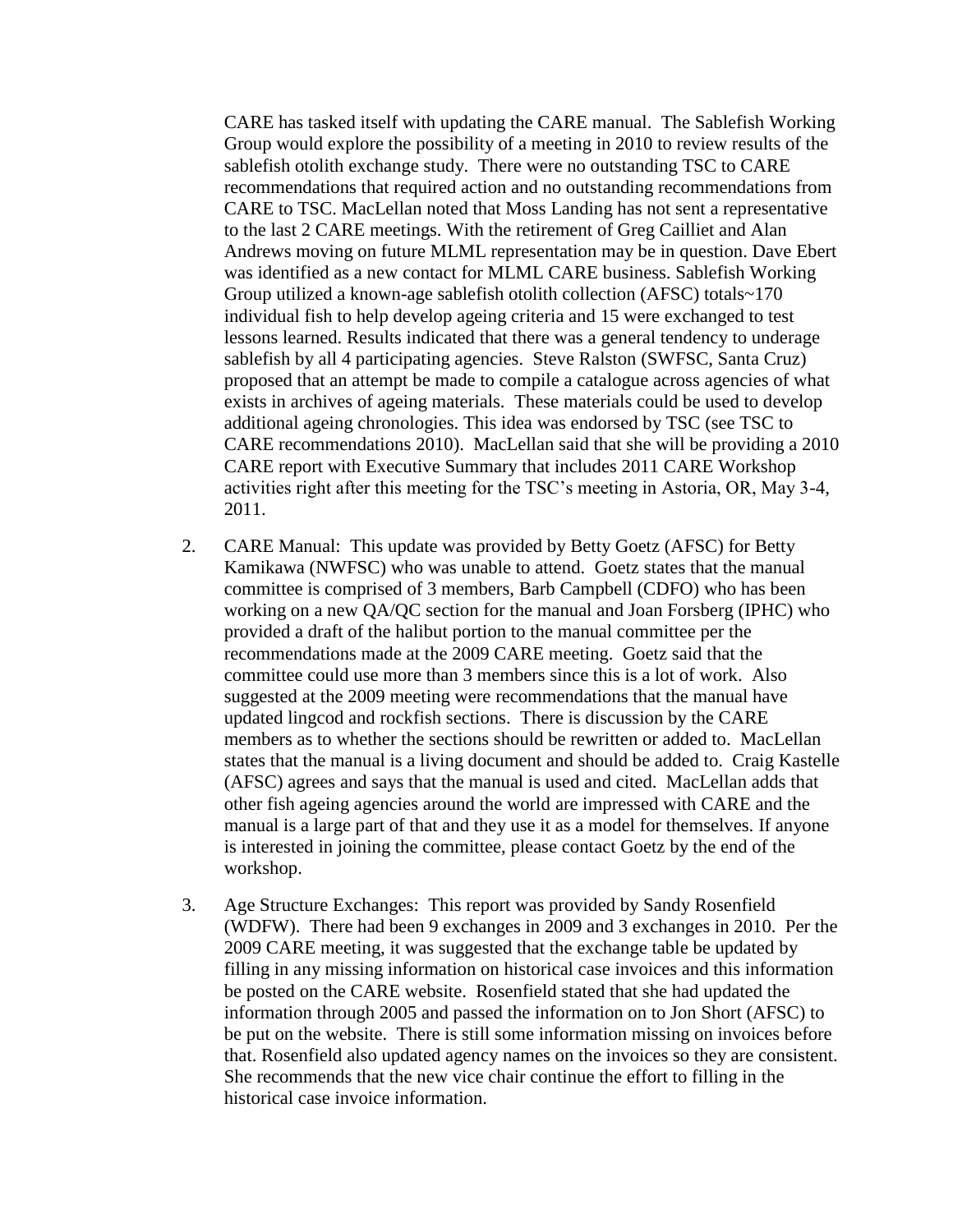- 4. Charter Committee: This update was provided by MacLellan for Kris Munk (ADFG) who was unable to attend. The new edit log and appendices were added to the Charter. The Charter's CARE web page underwent come changes. The page begins with an intro and now has an index of links to Charter sections to help search the document. MacLellan says she is stepping down and she will need to be replaced. She summarizes what the officer's roles are. Anyone interested should contact MacLellan or Munk.
- 5. Website: Update provided by Nikki Atkins (NWFSC) and Short. Atkins states that progress is good. Additions to the website include: pdfs of the structure exchange invoices, the CARE charter, and the citation and disclaimer added to the footer. Short adds that 2009 agency production numbers have been added to the website, about ½ are in for 2010 and he hopes to get the remainder updated during the workshop. Short informs the group that there have been some problems loading photos to the Gallery on the website. The outdated system used now is Jooma 1.2 and it will be updated to 1.5.
- 6. Forum: Atkins states that the forum has been getting a large amount of spam. The spam problem has been rectified but users will have to contact Atkins to get a new account created for them. One new addition is a notification to Forum users when there has been a new post.
- 7. Sablefish: Presented by MacLellan. The Sablefish Age Readers Ad hoc Working Group formed in 2008 with members from ADFG, CDFO, AFSC & NWFSC. The goals of the group were to 1) document and report current age-reading standards with a comprehensive age structure exchange, 2) calibrate interpretation of sablefish patterns and 3) document and report size differences for up to age-1y (1+[June]) sablefish stocks from south to north. Activities have been ongoing. In 2008 goal 3 was completed. Members supplied known-age 0 & 1 year otoliths to ADFG for length measurement. Prior to the 2009 CARE meeting, goal 1 was completed by a round robin exchange between agencies; each provided 20-24 fish sample. At least 5 otoliths from each sample were imaged  $\&$  then annotated by all participants for comparison at the 2009 meeting. During the 2009 CARE meeting, goal 2 was achieved with calibration activities during Sablefish Miniworkshop. Measurement results were discussed during the workshop. The group established patterns that were issues and reviewed known-age otoliths but were unable to complete the full agenda. They proposed a known-age exchange to test lessons learned and investigated meeting in 2010 to complete agenda. Post-Care2009 meeting work occurred in the fall when Anderl sent out an AFSC sample  $(n=15)$  of known-age otoliths to the other 3 agencies, including digital images of each for annotation. The exchange was completed in 2010 & Delsa summarized the results. The general indication was that all agencies tended to under-age. The CVs calculated for each lab showed that the greatest age differences from known ages were highest with NWFSC (19.42%) followed by ADFG (16.48%), CDFO (11.74%) and AFSC (6.22%). The smaller the CV, the closer the ages are in agreement to known-age. No face-face meeting took place in 2010 as all agencies couldn't get together. Since the group couldn't meet in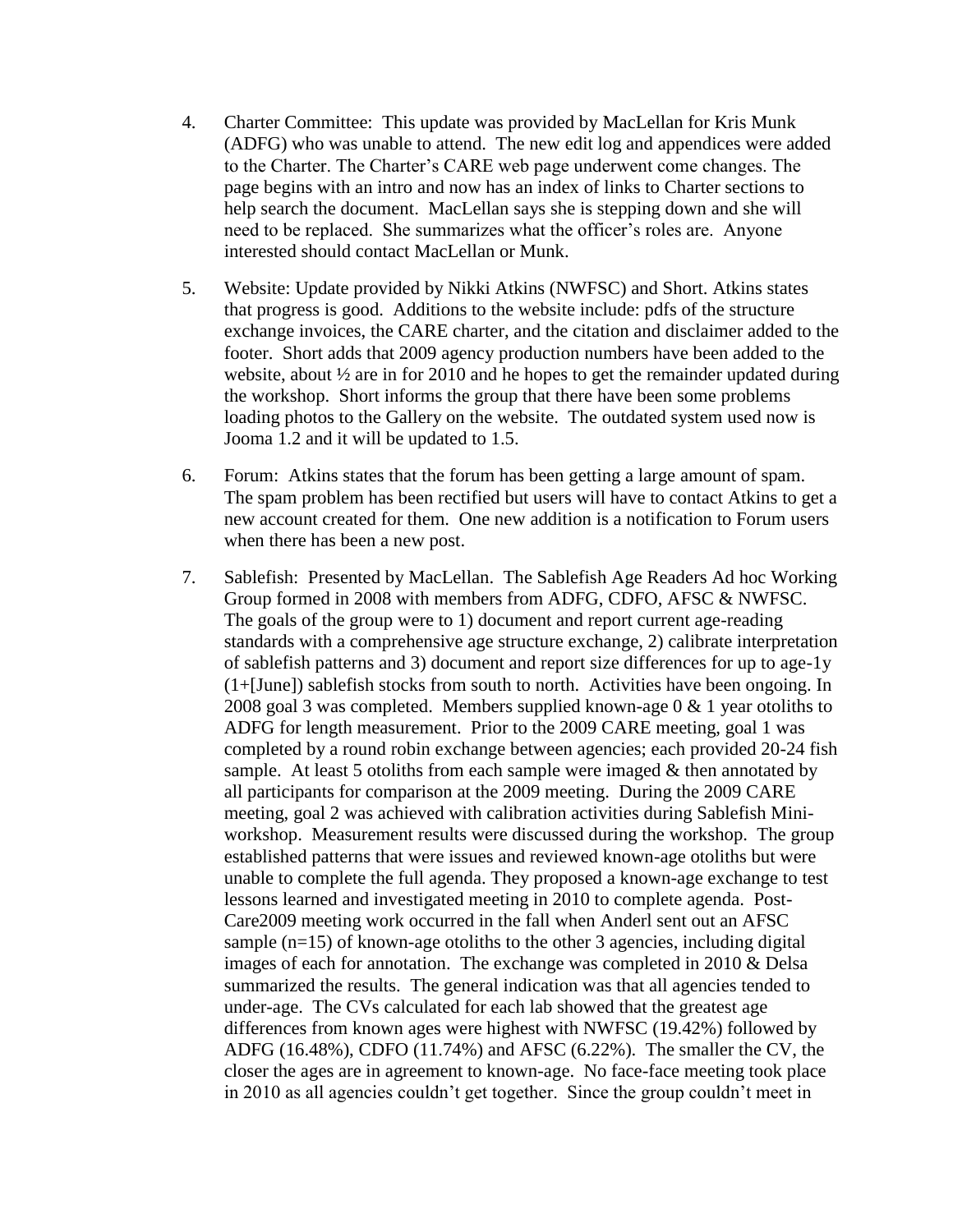2010, they instead organized a 4 hour virtual WebEx meeting in March 2011 to make some focused headway towards completing the 2009 agenda. There were 15 participants from the 4 agencies. Activities included further analytical results for otoliths measured in 2008 & new results for the 2009 exchange were presented and discussed. Also the results of the known-age exchange were reviewed. The WebEx was a great tool that allowed each agency to annotate simultaneously to see how each group was interpreting patterns. However, all agreed that nothing was better than having the actual otolith to manipulate and view under a scope, but this was a good  $2^{nd}$  best. Feedback was solicited from each group for an agenda of day 1 of the CARE workshop in 2011.

### **VI.CARE & TSC recommendations**:

- 1. **Pre-2009 CARE to CARE status:** In 2006, CARE recommended making changes to the Summary of Age Reading Methods Table. The changes would include a methods table with a validation and publication section. Sonya El Mejjati (ADFG) has been compiling a list of publications and has had over 100 references provided to her. She has passed these along to Short who updated them on the website. There is discussion as of what publications should be on the site, those that are published by CARE members only or publications from outside sources as well. El Mejjati and Short will continue to work on the list and update the website and are expecting comments and suggestions from other CARE members for the next meeting.
- 2. **2009 CARE to CARE status:** 1: Regards the CARE Forum, use is not high and members are encouraged to check and use the Forum. 2: Regards the focus of the 2011 meeting specifically the discussion of digital imaging. There are many talks planned for later in this meeting. 3: Regards the CARE poster presented by Josie Thompson (ODFW) and Darlene Gillespie (CDFO) at the International Otolith Symposium which took place in 2009 in Monterey, CA. 4: Regards the Charter additions or changes to the website. One last proposed appendix on a precision test statistics remains to be contributed to the appendices section. The Charter committee will investigate. The group then discussed whether or not to add specific information about the working groups to the website. Ideas included naming participants, activities performed as well as past achievements. The group decides to discuss this idea and return to it on Thursday. 5: Regards updating the case inventory invoices which are mostly current for 2006-present, but might need some work for the pre-2006 exchanges. Two new sections have been prepared, the halibut ageing and the QA/QC sections. 6: Regards updates to the manual. MacLellan suggests that committee should review the 2009 recommendation to support or revise. 7: Regards the Sablefish work group which has already been discussed.

**2009 CARE to TSC or TSC to CARE:** No recommendations were made.

3. **2010 TSC to CARE:** TSC asked CARE members to examine the feasibility of preparing an on-line summary of the material that is archived by each of the west coast groundfish research agencies. MacLellan put together a group to address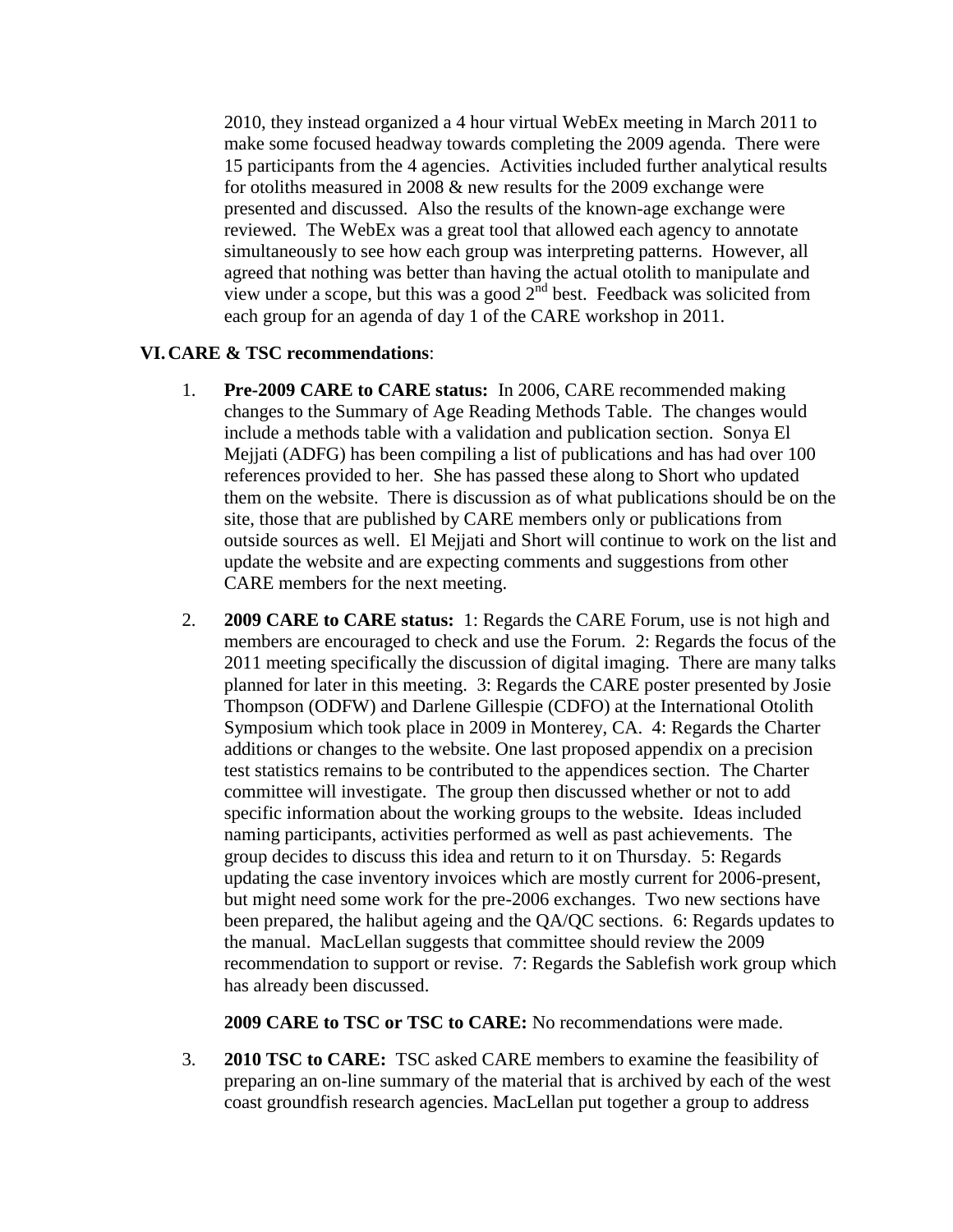this issue and report back on Thursday. In particular, she wants the group to talk about how to list archived samples, how to inventory what each agency has, how to put this information into a data base and how to handle requests for samples from outside the agencies. Volunteers for the group are Kara Hilwig (ADFG), Kastelle, Thompson, Short, Patrick McDonald (NWFSC), Rosenfield and Forsberg.

# **Break**

# **VII. Agency reports**

- 1. ADFG Update provided by Kara Hilwig who has been working with ADF&G Age determination Unit for 6 months. ADFG has a statewide ageing lab (Age Determination Unit) in Juneau. There are four age readers based in Juneau. Age readers are also based in Homer and in Kodiak. There are 4 agers in Homer, 2 commercial agers and 2 sport agers. The Kodiak lab has 3 agers. The Homer lab aged 7,000 otolith and age skate, lingcod, sablefish and Pollock. Kris Munk has been working on a 5 year Pollock project. ADF&G ADU has constructed a centralized database housing age data, and otolith and somatic measurements.
- 2. WDFW –Lance Campbell provided this update. He introduced Lisa Hiller (WDFW) and Bob Sizemore (WDFW) both of the shellfish unit. He states that Rosenfield and Jennifer Topping (WDFW) have been working on 30,000 Pacific Ocean Perch structures for an assessment this spring. There was a lingcod otoliths/finray exchange with Thompson. They also attended a Pacific Sardine workshop in 2010 in La Jolla, CA. Campbell continues his work with salmon. There is also a 34 position in the ageing unit that ages freshwater species.
- 3. AFSC Thomas Helser (AFSC) provided the update for his agency. He is the program manager of the ageing unit. There are 11 FTE's in the unit. They are divided into 2 groups, one that ages rockfish and Pollock and the other that ages flatfish, Pollock and sablefish. The unit worked on an age and growth manual that was published by NOAA. The unit provided 40,000 ages for stock assessments. They execute 20% reader checks. They were working on developing new criteria for shortraker and staining skates. They also maintain an image data base. Projects include using a micromill to process otoliths for trace elements. AFSC is working collaboratively on projects regarding yellowfin sole and a halibut chronology.
- 4. ODFW Thompson provided her agencies update. She is the only ager for her group. Thompson has aged 4,000 black rockfish otoliths. She worked on couple of projects. One compared otolith weight and age of fish. The results showed a high degree of variability and not a usable technique. Another compared the viability of ageing lingcod otoliths versus lingcod fin-rays. She also moved archived samples to a tsunami free zone but the new location is within the tsunami zone. Work on the database now includes second reads. Thompson aged eulachon.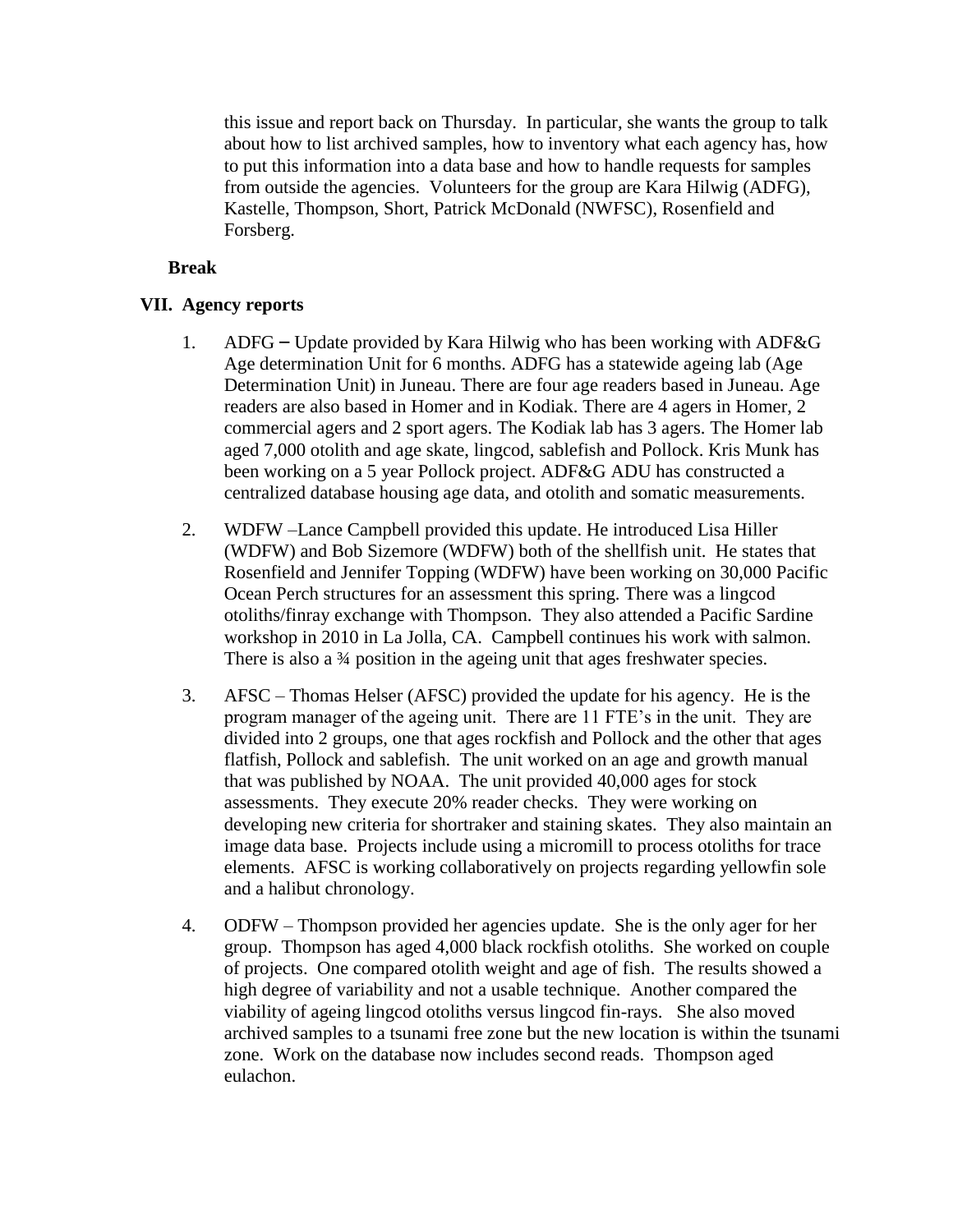- 5. NWFSC– This update was provided by McDonald. Their ageing lab has hired a new employee, Meridith Cavanagh, who was unable to attend the CARE meeting. He said that their lab has aged over 12,000 Sablefish structures. They also work on Hake, Dover Sole, Dark Blotched rockfish, Pacific Ocean Perch and Canary rockfish. They are working on a weight project and have sent out Petrale sole, splitnose, hake and sablefish otoliths to be weighed. He stated that petrale sole otoliths will now be weighed instead of aged. A boccaccio workshop is scheduled for this summer.
- 6. California/MLML No report.
- 7. IPHC Information provided by Forsberg. She stated that their ageing lab is comprised by 4 readers. They age between 30 and 32 thousand halibut otoliths a year. They use a break and bake method on the otoliths, smaller otoliths are surface aged. They execute a 10% reader check. Those ages that are off by 2 years are resolved by the senior reader. The lab undertook moving over 1 million archived structures offsite, physically checking each sample and entering them into a database. They are working on a radio bomb carbon study. Stronium 88 shows up in annuli but not in the checks. They also had an Atlantic Halibut exchange done by digital imaging on young fish.
- 8. CDFO MacLellan provided the update. Her agency has 9 agers. 1 ager retired in December and one retires this fall. MacLellan will be retiring in April of 2013. They are working on reclassifying their technician positions to biologist positions. New species aged include some rockfish. A preliminary project to test otoliths, fins and spines was completed for albacore tuna. In 2009 they participated in the International Otolith Symposium providing a PowerPoint presentation on yelloweye rockfish & a poster on ageing dead geoduck. Her unit ages chum, sockeye and Chinook salmon. They are working on a herring reader drift study. They are also working on a hake ageing manual as well as a geoduck manual. They have also completed and implemented a new fish ageing worksheet. MacLellan stated that their agency published a scale pressing manual for salmon. They continue training new employees, archiving physical samples and have developed standard imaging protocols for future publications, demonstration and training.

# **VIII. Topics for Discussion/New Business** –

- 1. Symposium/Conferences since CARE 2009 meeting & upcoming. These included an AFS meeting being held in Seattle in the Fall on climate and fish growth changes. Also in Oregon in May is the age and maturity conference for salmon. In early November is the elemental carbon conference in Daytona, Florida. The Western Groundfish conference was held in 2010 in Juneau, Alaska. Last year in Germany the schonogerist conference took place.
- 2. Is CARE moving away from its mandate? This topic was put forward by Kris Munk for discussion. Since Munk didn't attend the meeting, Hilwig presented this topic. Hilwig read aloud the letter Munk emailed to the CARE members.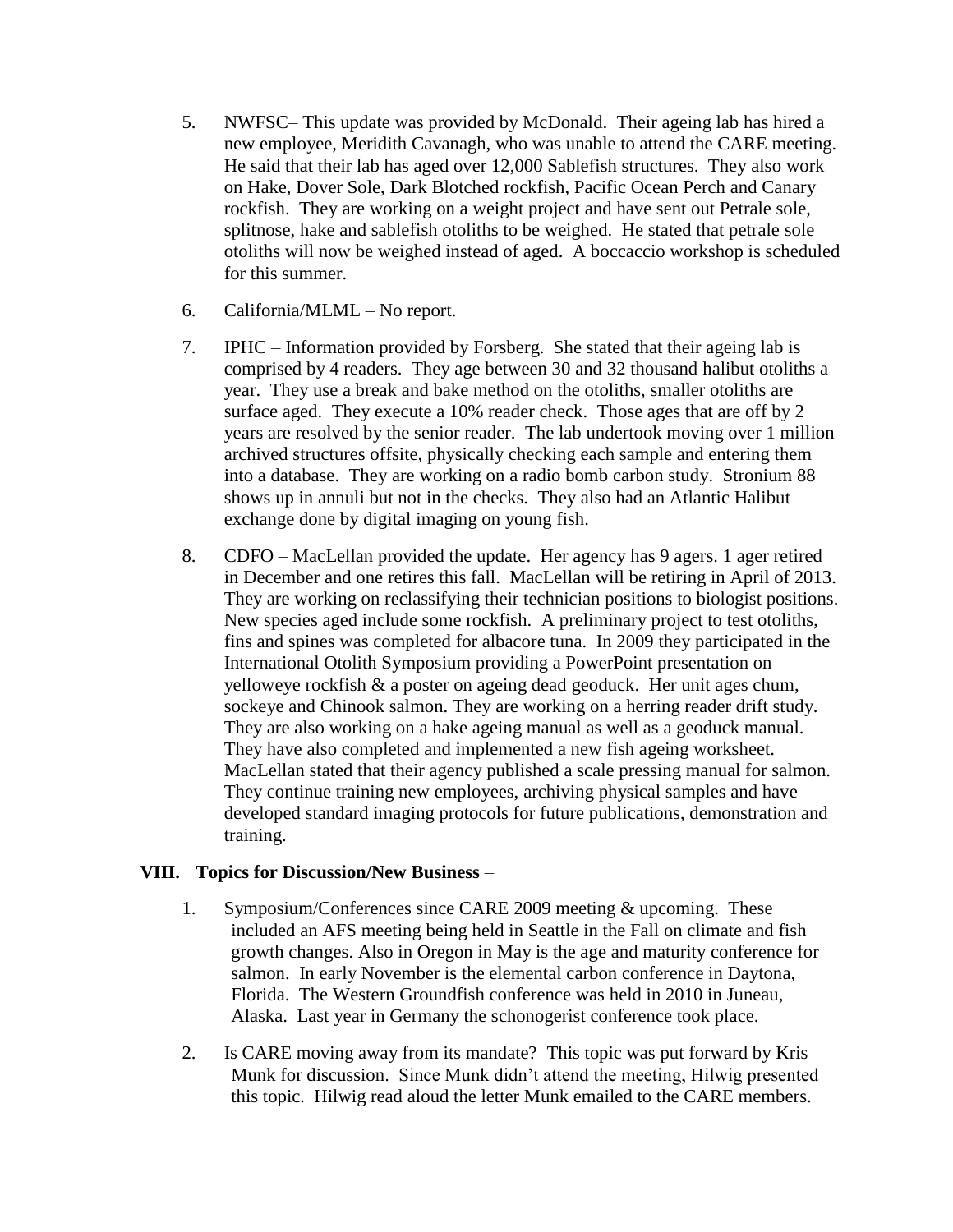She then told the group that Munk thought that the core activities of CARE are directed by TSC and should include the validation and standardization of ageing criteria. Munk feels that the group is moving away from these core activities. Members discussed these ideas but felt that we were not moving away from the core activities and that the hands-on scope work was used for the calibration and standardization of the mandate. MacLellan also reported that the TSC was supportive of current CARE activities.

- 3. Discussion to assess Forum usefulness & future was lead by Atkins. She starts the discussion by reiterating the events of the past weekend. As of the past Friday, the CARE workshop almost had to be moved to the Halibut Commission building due to a federal shutdown. This would have meant that correspondence between group members would have to take place through a website like the Forum since federal email contacts would be unusable due to the shutdown. Atkins says that she can set up a membership and demo the Forum for CARE members. MacLellan asks if the 3 year trial has been completed. Atkins says that the 3 year trial is over and that she doesn't mind keeping the Forum active since it doesn't take up a lot of her time. MacLellan asks the group if anyone uses the Forum. Rodriguez states that he hasn't used the Forum but it is great if others do. Goetz states that a forum can be great but it has to be active with participation. MacLellan suggests a list of what the forum could do for members. That the forum could be a way to update other CARE members of activities done during the 2 years between CARE meetings. She recommends that Atkins put together suggestions for Thursday's meeting.
- 4. Non-Agenda items none

#### **Lunch**

#### **IX. Scientific PowerPoint Presentations**

1. **New CDFO groundfish age data sheet evolution** was provided by MacLellan. She states that there were 4 reasons for creating a new sheet. These included a request by the groundfish section to provide a more keypunch friendly age data sheet. The SCL strategic plan included a move to direct electronic input of age data by readers. MacLellan then negotiated compromise towards both objectives and to produce a sheet that was easier to keypunch and collected all readings including precision. MacLellan went on to outline their age designation system and their table for confidence assignments. She projected a copy of their old groundfish age data sheet and highlighted the description of edge growth section and the confidence index column. The new groundfish age data sheet includes columns for flagged fish, crystallized otoliths, test results and an expanded age class column which has min and max ages and an edge growth column. At the bottom of the sheet is an explanation for the edge growth codes. MacLellan continued the presentation by outlining some recording and resolution rules. For working columns, rare cases of age ranges (e.g. 7-15) record U1 (unresolved 1 type) in the age class columns of both the working and final columns. For rare cases of "or" ages (e.g. 7 or 9) record U2 (unresolved 2 type) in the age class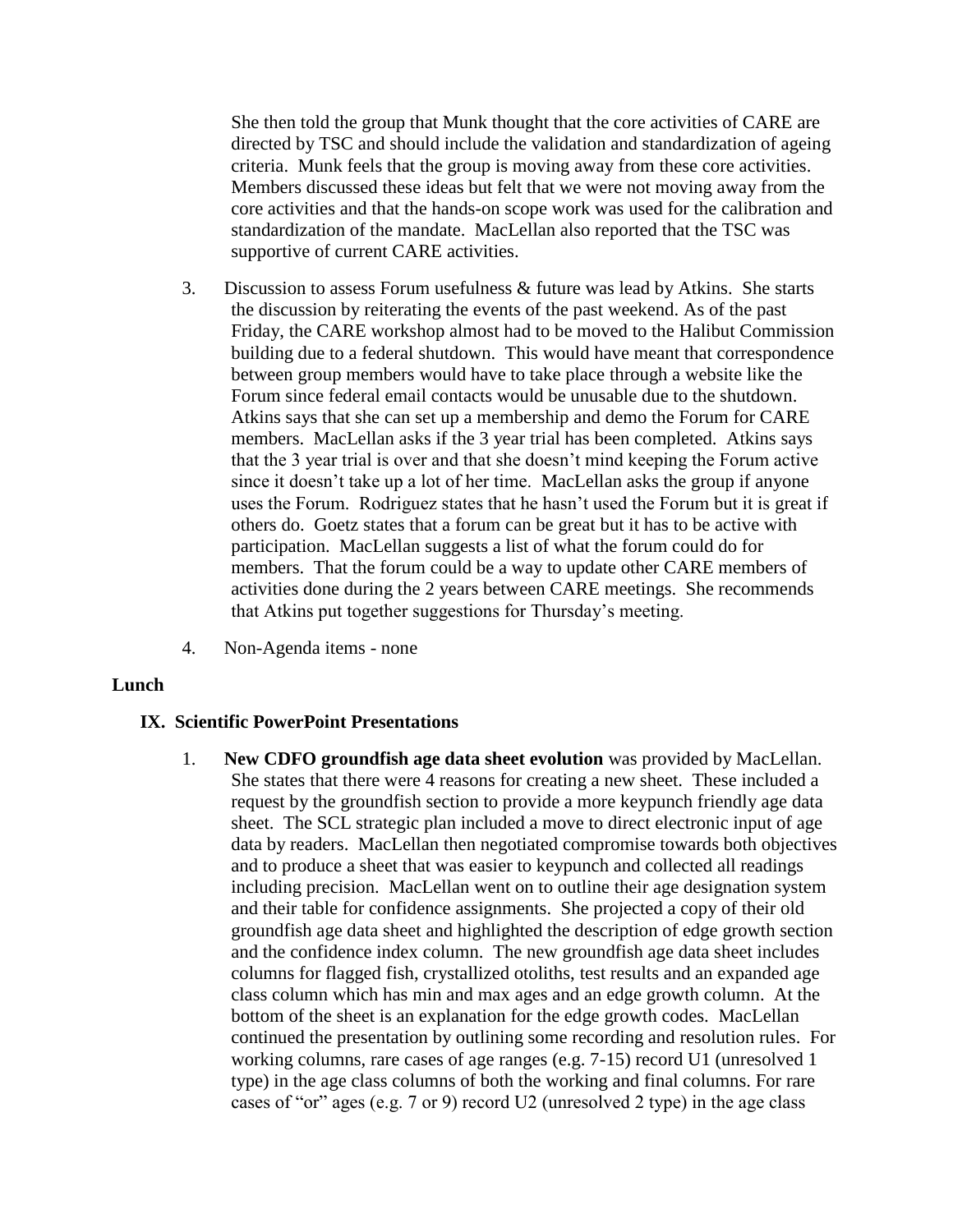columns. Rules for resolving multiple readings data include the following: the last reader makes the final decision as to what goes into the final age columns based on all the data presented in one row, when the  $1<sup>st</sup>$  reader and the tester agree on age class the age class will be entered into the final age column and then choose the min and max of the agreed age that are most certain and min may be used from one reading and max from another. When the first reader and the tester disagree on age class if the tester agrees with self on  $3<sup>rd</sup>$  try they would return to  $1<sup>st</sup>$  reader to resolve. If there is no agreement after 4 tries, the last reader makes the decision on which age to put into the final column. Results included that the pilot was deemed successful by the end of summer 2010 and that new sheets should be used for all groundfish species.

- 2. **Preliminary age validation of Pacific cod using stable oxygen isotopes** presentation was delivered by Kastelle. The theory behind this approach of age determination is that if O18 is measured continuously across an otolith at high enough resolution spanning the fish's life, a seasonal cycle should be apparent. The goal would be to validate annual nature of translucent zones. Methods included a sample size of 10; otoliths were thin sectioned and aged using established criteria of visual band counting. Kastelle then outlined the micromilling process. Results showed that 7 specimens showed seasonal cycles and 3 did not and that the relationship of O18 to temperature is strong. Future work includes refining the milling for O18 measurements and processing more specimens.
- 3. **The digital reference collection via Photoshop** was presented by (Steve Wischniowski (IPHC). He outlined some advantages and disadvantages of creating a digital reference set. Advantages included alleviating the potential for physical damage to structures or mixing up structures which could occur when taking them in and out of storage for reading. Also the ability to have each reader annotate the image so that what each reader marked as an annulus can be compared, not just the final total annulus count. Disadvantages included the initial time investment is high as well as the high cost to purchase a high resolution camera and imaging software. He went on to outline how IPHC selects otolith for imaging, how to ready the specimens for imaging and the methods used for capturing the image of the otoliths. Wischniowski then showed the group how to use Photoshop to create images.
- 4. **AFSC imaging system & its uses** was presented by Delsa Anderl and Jon Short. Anderl's presentation was titled **"Use of Imaging Technology in Age and Growth."** She outlined the addressed advantages for having imaging to include having reference collections, documentation of otolith exchanges, between reader ageing and ageing methodology which would address first year growth, edge types, oldest fish and unusual growth patterns. Anderl discussed the different file formats for imaging which included .jpg, .tiff, .psd and .png. She also explained the importance of resolution when it pertains to printing. Anderl then walked the group through how to specifically create an image library which included how to name the image, how to standardize the images in the library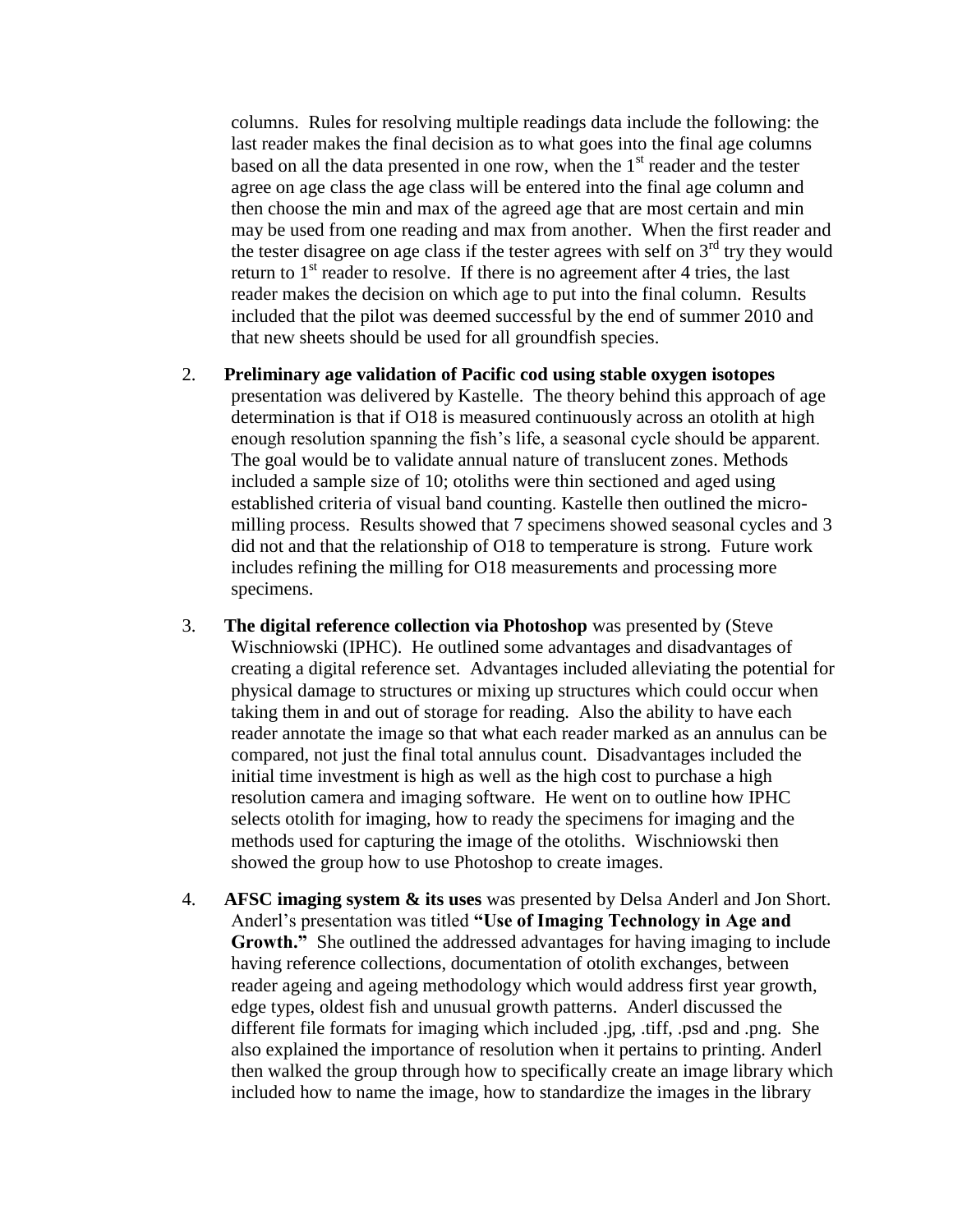and how to standardize the magnification for each methodology for each species. She discussed how to take the image, how to edit the image and how to annotate the image using layers. Anderl concluded her presentation by adding a few useful tips on imaging and some useful hot keys in CS and PSE.

- 5. **AFSC Age and Growth Imaging Database** was presented by Short**.** He first outlined that AFSC had approximately 300GB of images in JPG, TIF and PSD files. He addressed the requirements of the software and that it had to be user friendly, scriptable, support JPG, TIF and PSD formats and have a reasonable cost. He said that the digital asset management software used is Portfolio by Extensis which includes Standalone client 8.5 and Server-client/web client 9. Short explained the 4 steps of image workflow to include the capture of the images, entering of the metadata, migration of the script and the completed archive. He discussed the specific information captured on the image metadata and how it transferred into the Portfolio Standalone Client software.
- 6. **Digital camera & AFSC new micromill** presented by Craig Kastelle. He outlined the procedures on how to use the micromill that AFSC has recently acquired. His presentation provided images that he discussed which showed how the micromilling process is used to prep otolith for chemical analysis.
- **X. Workshop Focus Digital Imaging Topics for Discussion** included the software used for editing, tagging, metadata and archiving of images as well as the hardware used and image taking protocols. SR begins the discussion by asking the group what they want to get out of the imaging portion of the workshop. Elisa Russ (ADFG) states that her agency is just beginning to image structures and she received a lot of useful information from the talks. Thompson stated that her agency uses Image Pro Plus but wonders if they should get Photoshop. Wischniowski asks the group if we should standardize images between agencies? MacLellan agrees that we should especially for exchanges. Hilwig was intrigued by having an image training reference set. That the images wouldn't deteriorate like physical samples do. Anderl agrees that images are good but the otolith can give you a different age. The general consensus of the group is that images are good especially for exchanges since the annuli can be annotated and used for discussion between agers. Members discuss the different media that are used for photographing the otolith. Thompson asks the group if we should standardize the method for using images for exchanges. MacLellan makes a recommendation that Photoshop be used for exchanges within the group. There is discussion about how much of a collection should be stored as images. MacLellan suggested that those otoliths that are going to be destroyed should be stored as an image. L. Campbell reiterates this idea because sometimes all otoliths are used when ageing and there is no useful age information left. MacLellan states that images should not be used for production ageing but rather for smaller reference collections or a specific study. Rodriguez states that you can get Photoshop for about \$10 dollars, Goetz states that she uses Photoshop. Thompson and Russ state that they don't have Photoshop. Rosenfield questions whether agencies that don't have Photoshop will be able to participate in CARE exchanges. Anderl states yes, that they have used slides generated by PowerPoint for exchanges and passed these images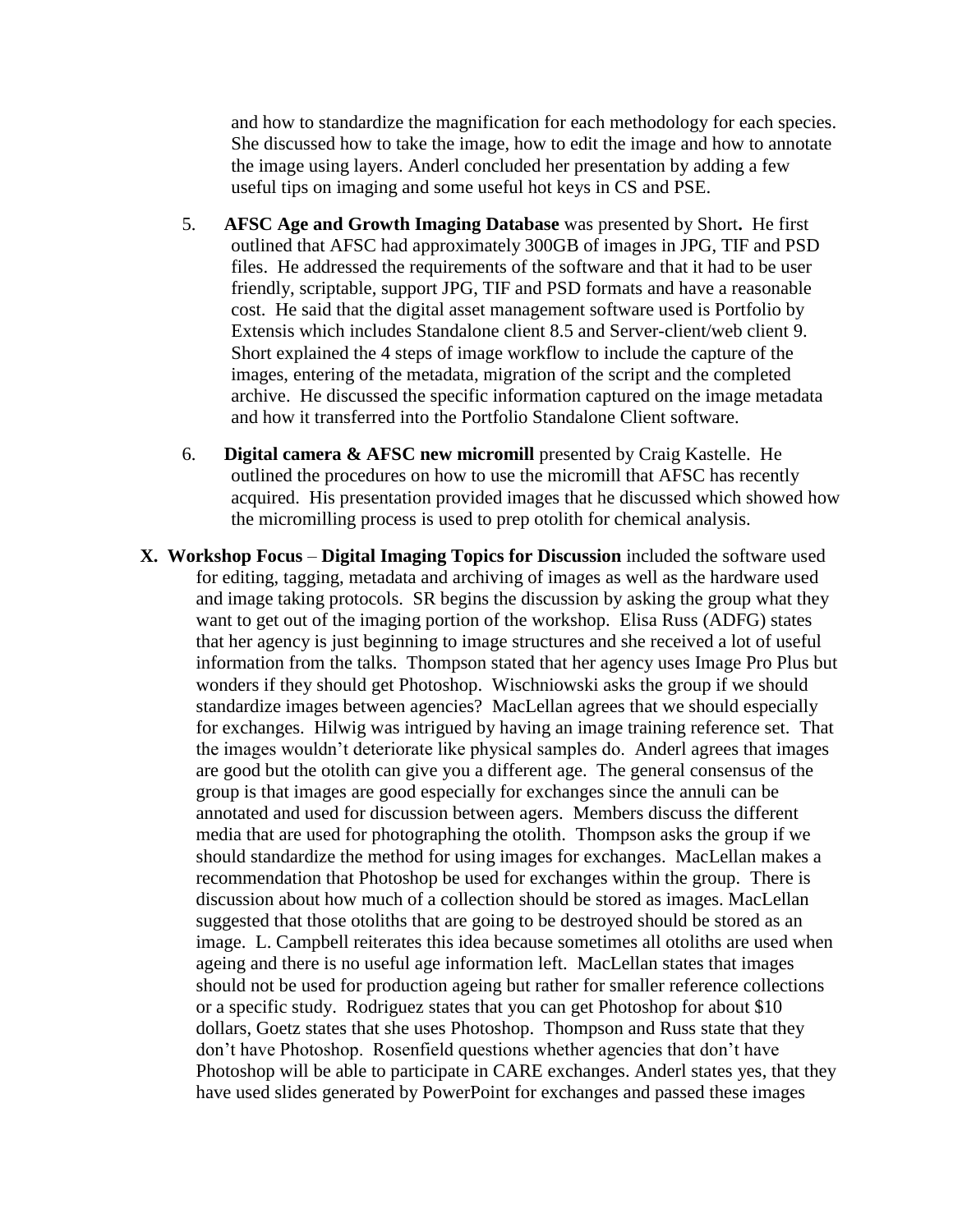onto different agencies for ageing. Agencies marked annuli on the slides and the images were returned to Anderl for analysis. B. Campbell asks what members use for multi layer focusing. Short answered Image Pro. Anderl adds that she will be providing a presentation tomorrow (April  $13<sup>th</sup>$ ) and a signup sheet will be circulating the room.

## **Break**

# **XI. Working groups & Hands- On Workshop**

- 1. Working Groups are directed to meet, discuss and formulate written recommendations throughout rest of workshop in preparation for Thursday morning's meeting and to provide hard and digital copies of recommendations to the Chair.
- 2. Hands-on Workshop: Sign up for scope station space and time. Started on scope work.

# **Wednesday, 13 April**

# **XII. Hands-On Workshop**

- 1. Hands on scope work conducted on various species in the Traynor Room as well as the AFSC laboratories located on the first floor. There were 27 species examined including Sablefish, Skate, Pacific Ocean Perch, dogfish and other miscellaneous species. Scope time was documented in Attachment 4.
- **XIII. Demonstrations**: There were 4 demonstrations for members to sign up for. These included a Forum demonstration by Atkins that no one participated in but Atkins answered many questions outside of an organized demonstration. Also, Anderl provided a demonstration to 10 CARE members on AFSC's use of hardware and software for imaging. Kastelle presented the demonstration on AFSC's new micromill and the hardware and software used to operate the mill. 9 members were in attendance. Six members attended Chris Gburski's (AFSC) and Beth Matta's (AFSC) demonstration on staining vertebrae. The stained thin-section technique was applied to big skate, longnose skate and Alaska skate. They described how to remove thin sections from whole vertebrae. Thin sections were decalcified, stained, destained, soaked in glycerin and mounted on slides. These specimens were compared under a microscope.

### **Thursday, 14 April**

### **XIV. Concluding CARE Business**

### 1. **Recommendations CARE to CARE 2011**

1.1. Manual Working Group- We recommend that CARE continue revision and expansion of the CARE manual to include sections on hake, lingcod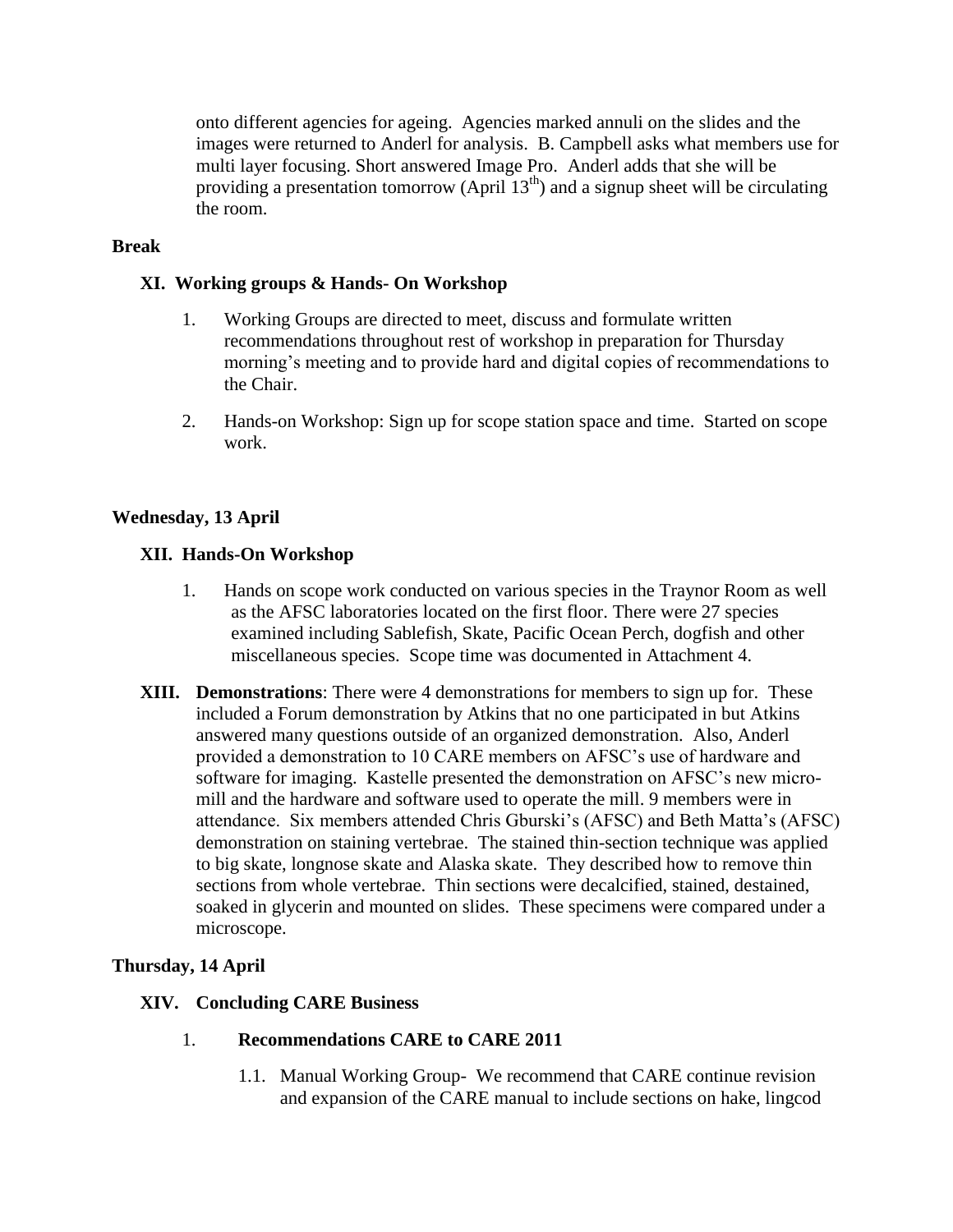otoliths, skates, age validation, and update rockfish ageing information. In addition, we recommend that a section on ergonomics be added. These additions or revisions should be submitted to the CARE manual Committee Chair Betty Kamikawa by April 2012 for committee review. The Manual Committee will submit all changes and updates to CARE for consideration at the 2013 CARE workshop. The CARE manual committee will review the halibut and QA/QC sections that were submitted at the 2011 CARE meeting and distribute final drafts to the CARE membership for final review and addition to the manual by the end of 2011.

- 1.2. Forum Working Group- We recommend that the Forum continue for another cycle.
- 1.3. Website Working Group- The CARE Website Committee recommends updating the CARE website content management system from JOOMLA version 1.12 to version 1.5 to remain current with technology for security and bug fixes. Update should be completed as time allows before the CARE 2013 meeting.
- 1.4. Recommendation to CARE members to review the method and validation species information on the species info website page to assess how current their information is and report updates or changes to Jon Short by the end of April, 2011. Reintroduce into the biennial meeting agenda that each agency updates this information.
- 1.5. CARE recommends that the effect of long term storage of otoliths and other age structures be a topic on the CARE 2013 agenda. Discussion has been ongoing by members of the effects on otoliths being stored in glycerin.

**CARE reply to TSC Recommendations 2010** - With regards to "…examining the feasibility of preparing an on-line summary of the material that is archived by each of the west coast groundfish research agencies": Most agencies do not have publicly accessible age data sample inventories now, except AFSC. CARE recognizes that there are advantages and disadvantages associated with making inventories public. A CARE portal, the website, may be a possible platform to identify inventories. CARE requests clarification on what data the TSC envisions would be made available on said inventory. Then CARE members would consult their agencies regarding the TSC recommendation and will formulate a reply by year end.

### 2. **Other activities finalized**

- Russ was the winner of the geoduck ageing contest.  $\bullet$
- MacLellan announced she would send CARE participant  $\bullet$ information out the following week.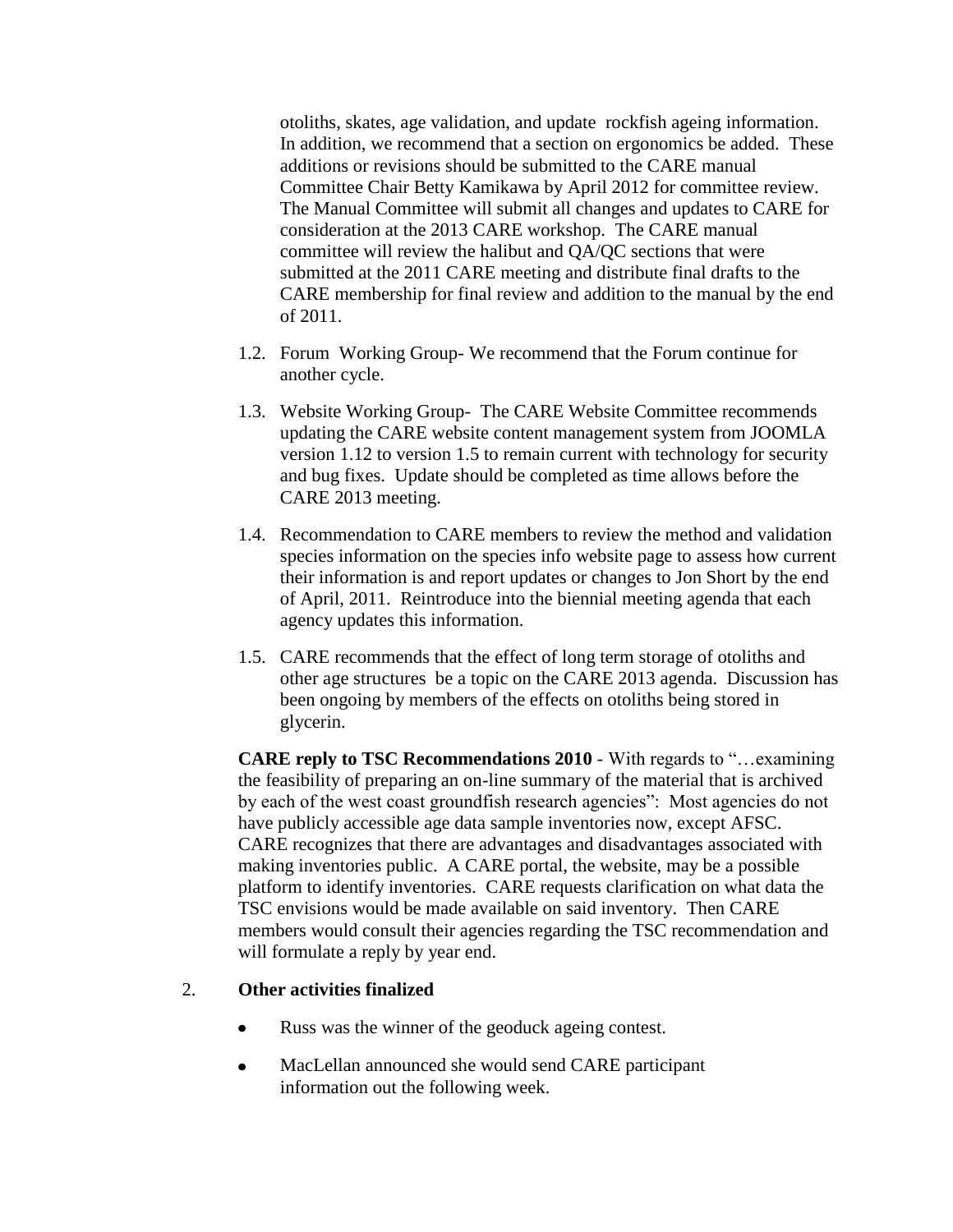- Charter- Goetz and MacLellan would connect with Munk to recommend that a formerly proposed Charter Appendix D "Precision Test Statistics and Formulation" might be better included in the QA/QC section of the CARE manual and someone be found to write it up.
- 3. **Administration nominations** New officers will begin their duties on July  $1<sup>st</sup>$ , 2011 and will continue for 2 years. Sandra Rosenfield will be the CARE Chair, Elisa Russ will be the CARE Vice-chair, and Chris Gburski will be the secretary.
- 4. **Schedule and location of 2013** meeting is determined to be the AFSC Sand Point Facility in Seattle, WA.
- 5. **Closing –adjourn -** Comments include thanking Anderl and the other AFSC employees for hosting the 2011 CARE meeting.
- **XV. Continue hands-on & demonstrations** The Sablefish Working Group continued work establishing criteria and documentation. Gburski had a demonstration on hematoxylin staining techniques. Beth Matta from the Age and Growth Program demonstrated a new histological preparation method for skate vertebrae on Thursday, April 14, 2011 for 2 hours at the AFSC. A total of 6 CARE attendees participated including Barbi Failor (ADFG), Andrew Pollak (ADFG), Elisa Russ (ADFG), Omar Rodriguiez (NWFSC), Josie Thompson (NWFSC) and David Wells (SWFSC). The stained-thinsection method was applied to big skate, *Raja binoculata*, longnose skate, *Raja rhina,* and Alaska skate, *Bathyraja parmifera*. Vertebral thin section removal from whole vertebrae was described with two sectioning devices using either a low speed saw or a linear precision saw. Thin sections were decalcified with a rapid decalcifier (RDO), stained with Harris hematoxylin, destained with acid alcohol solution, soaked in glycerin, and slide mounted. Both untreated and stained thin sections were examined under a dissecting microscope for comparing preparations. The application of this staining method to other elasmobranchs was discussed.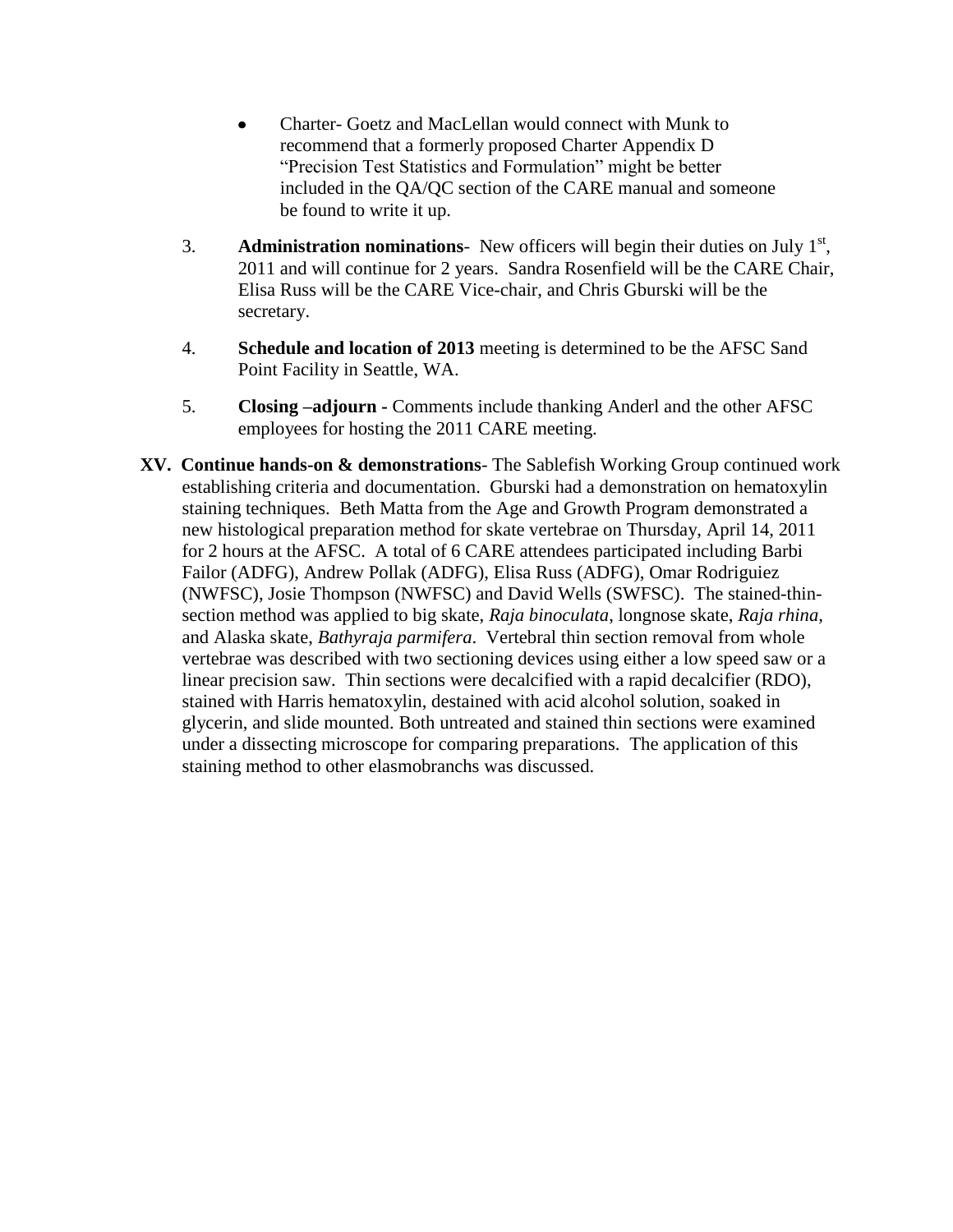# **Appendix 1**: **C.A.R.E. Sablefish Working Group Mini-workshop DRAFT Agenda**

# **9am – 5pm, Monday, 11 April 2011**

- 1. **Introductions** to any new members of group.
- 2. Quick review of **WebEx** meeting [9-9:15 am] to set the stage.
- 3. Sketch out an **outline for documentation**. Decide on end product format. [9:15-9:30am]

4. **Review** identified issues & **document** (secretary needed) as we go along with examples of known-age/not whole & imaged otoliths. Chose images for figures.

1) Confirm/identify issues.

2) Define boundaries & limitations of criteria & how they are applied.

3) Establish standards to encourage consistency between agencies. [9:30am-4:30pm with lunch break]

# **Suggested issues:**

- a. Burning technique is this an issue?
	- i. Discussion
	- ii. Recommendations/actions
- b. Identifying annuli vs checks
	- i. Juvenile years
		- 1. Whole surface
		- 2.  $\frac{3}{4}$  view burnt XS's
		- 3. Counting axes
	- ii. Transition years (age  $\sim$ 3-10)
		- 1. Fast/slow-growing patterns
		- 2. Grouping/splitting
		- 3. Compressed zones (over/under-bite, sulcus wedges, dark zones)
		- 4. Counting axes
	- iii. Mature years
		- 1. Grouping/splitting
		- 2. Compressed zones (dark zones, etc)
		- 3. Counting axes
	- iv. Edge
		- 1. Time of year caught
		- 2. Counting axes
- 5. **Wrap up** (recommendations/further action) [4:30-5pm]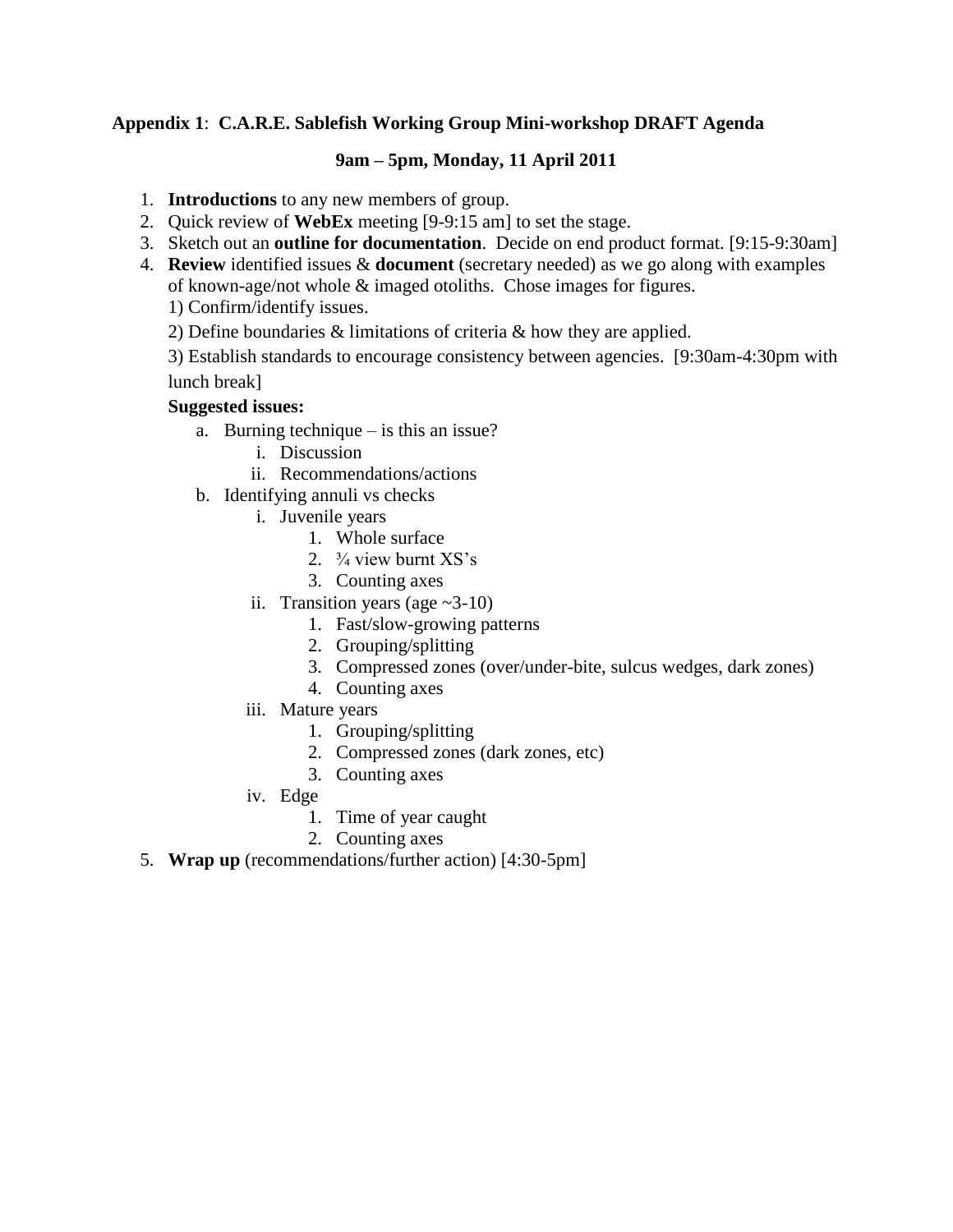|               | <b>First</b> |              |          |
|---------------|--------------|--------------|----------|
| Last name     | name         | Agency       | Location |
| McNeel        | Kevin        | <b>ADFG</b>  | Juneau   |
| Hilwig        | Kara         | ADFG         | Juneau   |
| Neil          | Jodi         | ADFG         | Juneau   |
| El Mejjati    | Sonya        | <b>ADFG</b>  | Kodiak   |
| <b>Russ</b>   | Elisa        | <b>ADFG</b>  | Homer    |
| Pollak        | Andrew       | <b>ADFG</b>  | Homer    |
| Failor        | Barbi        | <b>ADFG</b>  | Homer    |
| Anderl        | Delsa        | AFSC         | Seattle  |
| Goetz         | <b>Betty</b> | <b>AFSC</b>  | Seattle  |
| Kastelle      | Craig        | AFSC         | Seattle  |
| Short         | Jon          | AFSC         | Seattle  |
| Benson        | Irina        | AFSC         | Seattle  |
| Hutchinson    | Charles      | <b>AFSC</b>  | Seattle  |
| Gburski       | Chris        | AFSC         | Seattle  |
| Piston        | Charlie      | <b>AFSC</b>  | Seattle  |
| Johnston      | Chris        | <b>AFSC</b>  | Seattle  |
| <b>Brogan</b> | John         | AFSC         | Seattle  |
| Matta         | Beth         | AFSC         | Seattle  |
| Kautzi        | Lisa         | <b>AFSC</b>  | Seattle  |
| Helser        | Tom          | AFSC         | Seattle  |
| Campbell      | <b>Barb</b>  | <b>CDFO</b>  | Nanaimo  |
| MacLellan     | Shayne       | <b>CDFO</b>  | Nanaimo  |
| Wischniowski  | <b>Steve</b> | <b>IPHC</b>  | Seattle  |
| Forsberg      | Joan         | <b>IPHC</b>  | Seattle  |
| Gibbs         | Linda        | <b>IPHC</b>  | Seattle  |
| Tobin         | Robert       | <b>IPHC</b>  | Seattle  |
| Atkins        | Nikki        | <b>NWFSC</b> | Newport  |
| McDonald      | Patrick      | <b>NWFSC</b> | Newport  |
| Rodriguez     | Omar         | <b>NWFSC</b> | Newport  |
| Cavanagh      | Meredith     | <b>NWFSC</b> | Newport  |
| Thompson      | Josie        | <b>ODFW</b>  | Newport  |
| Rosenfield    | Sandy        | WDFW         | Olympia  |
| Topping       | Jennifer     | WDFW         | Olympia  |
| Campbell      | Lance        | <b>WDFW</b>  | Olympia  |
| Sizemore      | Bob          | WDFW         | Olympia  |
| Hiller        | Lisa         | WDFW         | Olympia  |
| Wells         | David        | SWFSC        | La Jolla |
| <b>Blood</b>  | Cal          |              |          |

# **Table 1: 2011 CARE Attendee List**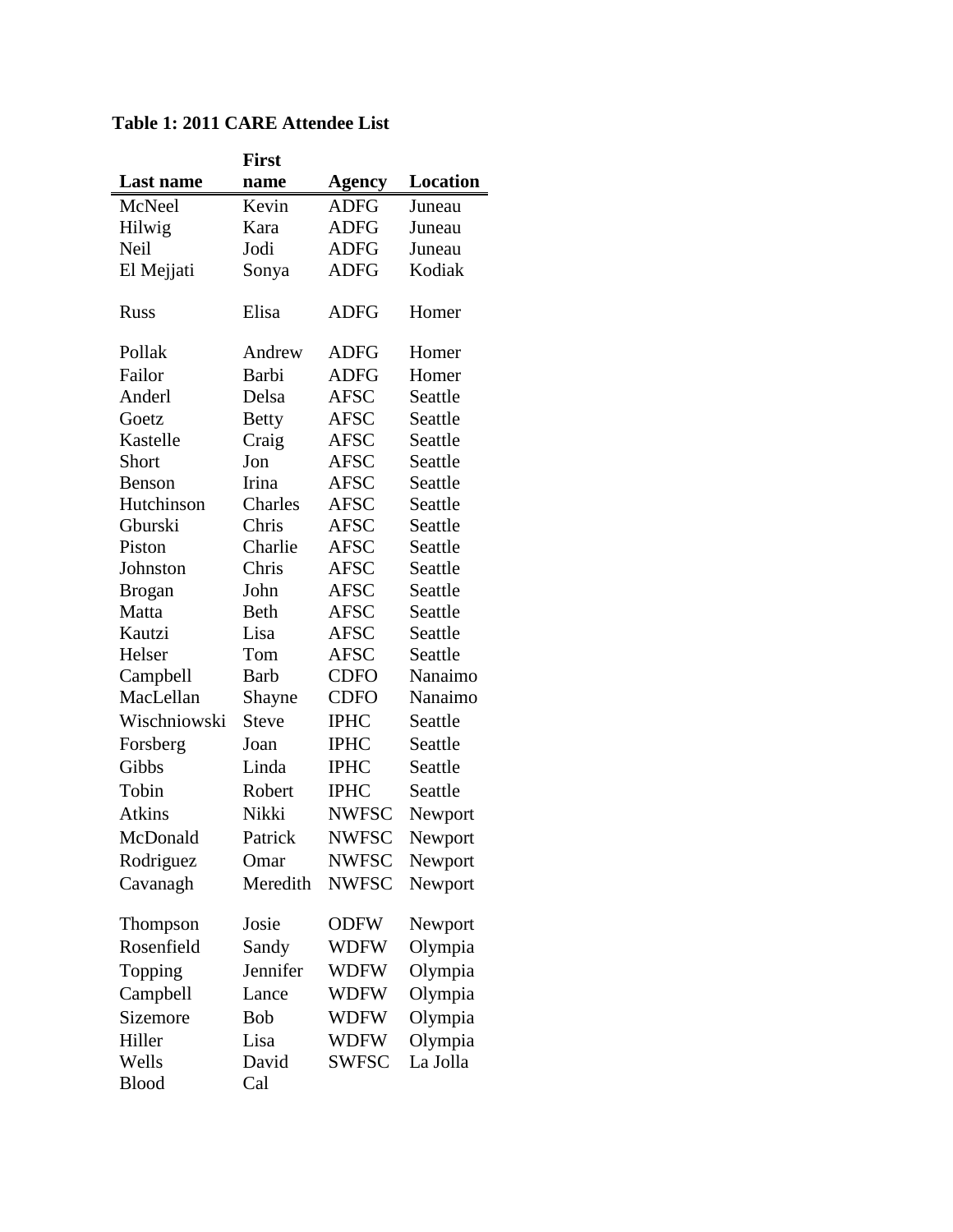### **Appendix 2: 2011 CARE Agenda**

### **C.A.R.E. Agenda**

#### **(Committee of Age Reading Experts)**

### **Canada-US Groundfish Committee**

### **11-15 April 2011**

### **AFSC, Sand Point, Seattle, WA, USA**

#### **Traynor Room**

#### **Monday, 11 April** [9am-5pm]

Sablefish working group Mini-workshop agenda (to be determined)

#### **Tuesday, 12 April**

**I. Call to Order** [8:30 am] – CARE Chair (Shayne MacLellan)

#### **II. Host Statement**

1. Welcome statements & host info: safety/security orientation, refreshments, social, etc (Thomas Helser)

### **III. Introductions**

- 1. Round-table intros (name, agency, location)
- 2. Attendance, address, phone, email sheet electronic on dedicated laptop

### **IV. Approval of 2011 Agenda**

#### **V. Working Group Reports** [9 -9:30 am] Activity since CARE 2009 (5 min each).

- 1. TSC Meeting 2010 and 2009 & 2010 CARE reports (Shayne MacLellan)
- 2. CARE Manual (Betty Kamikawa)
- 3. Age Structure Exchanges (Sandy Rosenfield)
- 4. Charter Committee (Kris Munk)
- 5. Website (Jon Short)
- 6. Forum (Nikki Atkins)

#### **VI. CARE & TSC recommendations**: [9:30 – 10 am]

- 1. Pre-2009 CARE to CARE status
- 2. 2009 CARE to CARE status.
- 3. 2010 TSC to CARE
- 4. New for CARE 2011? Craft through out meeting for Thurs am.

---Break --- 10 – 10:15 am ---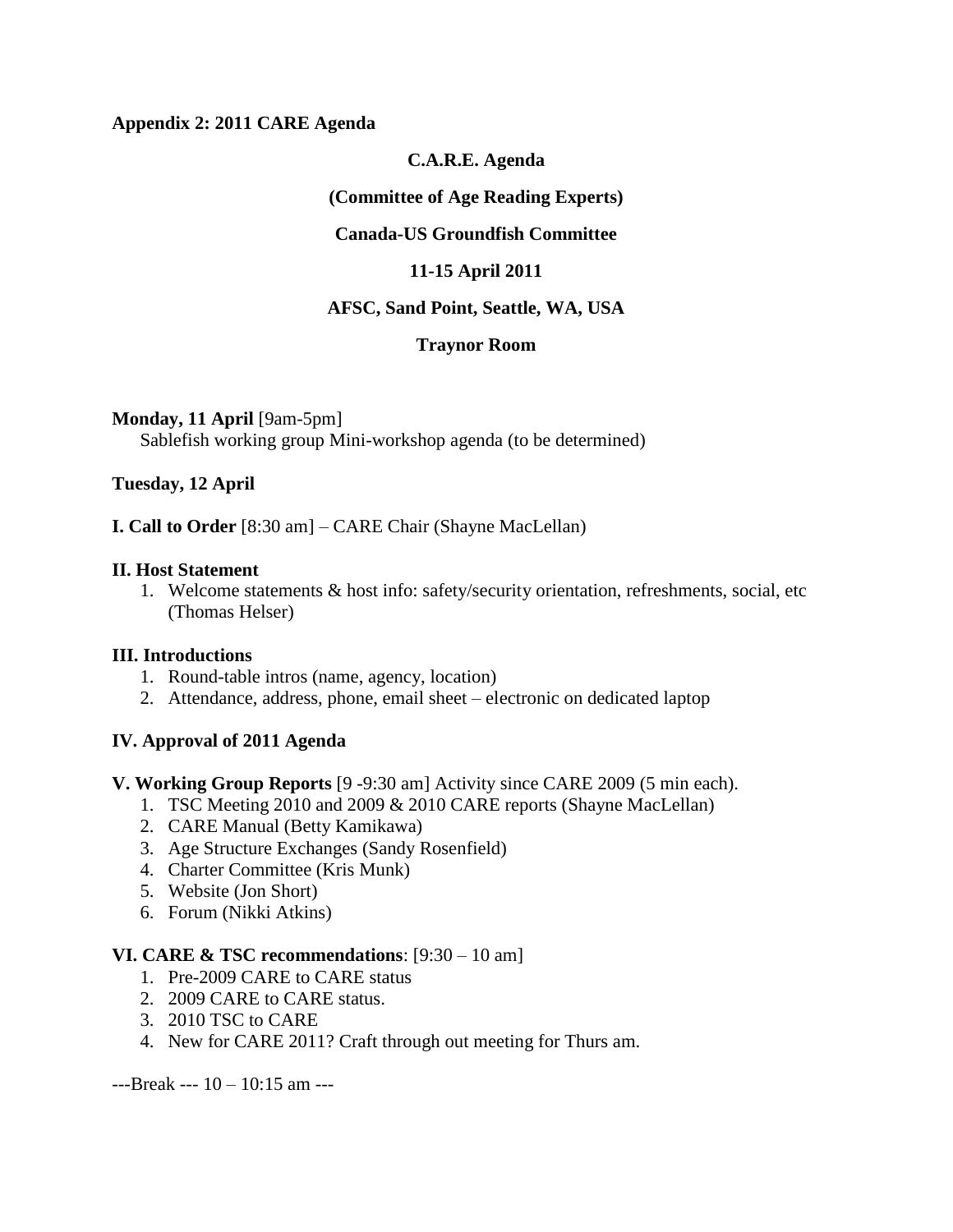**VII. Agency reports** [10:15-10:45 am] (~3 min each) – No PowerPoints please - brief update (staffing, organizational, new species/projects etc.).

- 1. ADFG (Kris Munk summarize all sites)
- 2. WDFW (Lance Campbell)
- 3. AFSC (Thomas Helser)
- 4. ODFW (Josie Thompson)
- 5. NWFSC-PSMFC (Patrick McDonald)
- 6. California/MLML  $(?)$
- 7. IPHC (Joan Forsberg)
- 8. CDFO (Darlene Gillespie)

# **VIII. Topics for Discussion/New Business** [10:45 – 11:30am]

- 1. Symposia/Conferences since CARE 2009 meeting & upcoming 10 min
- 2. Is CARE moving away from its mandate? (Kris Munk) 15 min
- 3. Discussion to assess Forum usefulness & future (Nikki Atkins) 15 min
- 4. Non-agenda items?

--- Lunch --- 11:30am -12:30 p.m. ---

# **IX. Scientific PowerPoint Presentations** [12:30 -1:45pm]

- 1. New CDFO groundfish age data sheet (Shayne MacLellan) 10 min
- 2. Preliminary age validation of Pacific cod using stable oxygen isotopes (Craig Kastelle) 15 min
- 3. Digital reference collections via Photoshop (Steve Wischniowski) 15 min
- 4. AFSC imaging system & its uses (Jon Short/Delsa Anderl) 15 min
- 5. Digital camera & AFSC new micromill (Craig Kastelle) 5 min

# **X. Workshop Focus - Digital Imaging Topics for Discussion:** [1:45 - 3:00pm]

- 1. Software editing, tagging, metadata, archiving
- 2. Hardware
- 3. Image taking protocols

---Break --- 3:00 – 3:15pm ---

# **XI. Working groups & Hands-On Workshop** [3:00 – 5:00pm]

- 1. Working Groups: Meet, discuss & formulate written recommendations through out rest of workshop. Prepare for Thursday morning & provide hard & digital copy to Chair.
- 2. Hands-On Workshop: Sign up for scope station space & time. Start on scope work.

# **Wednesday, 13 April**

# **XII. Hands-On Workshop** [9 am – 5 pm]

1. Hands on scope work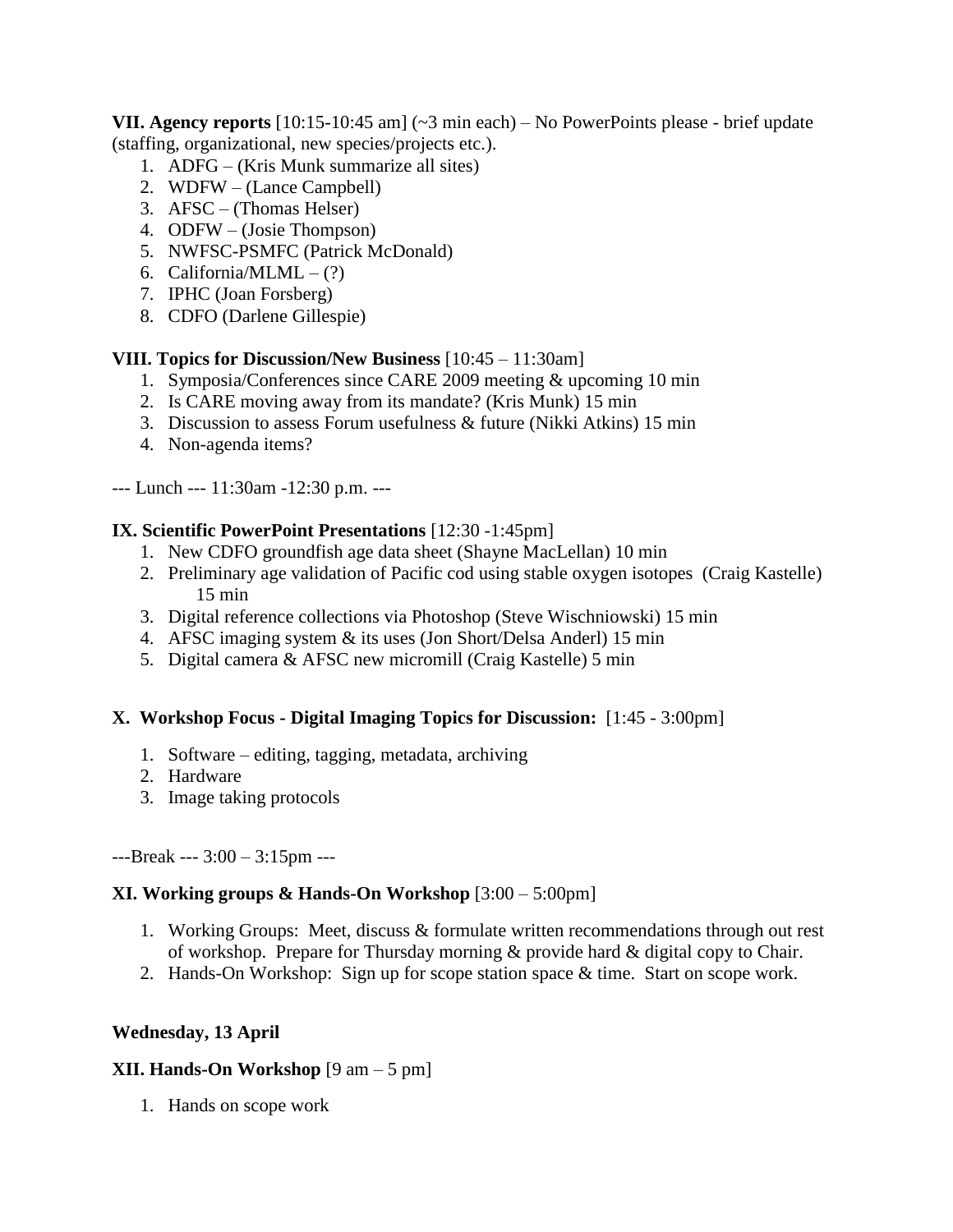- a. Elasmobranch focus group
- b. All other species
- c. Sablefish working group?

## **XIII. Demonstrations:** [see posted times at meeting]

- 1. Leica camera demo (Leica rep)
- 2. AFSC camera demo (Delsa Anderl)
- 3. Micromill demos (Craig Kastelle)
- 4. Forum demo (Nikki Atkins)

# **Thursday, 14 April**

# **XIV. Concluding CARE business** [9 – 10:30 am]

- 1. Recommendations 2011
- 2. Other activities finalization
- 3. Administration nominations
- 4. Schedule and location of 2013 Meeting
- 5. Closing adjourn

### **XV. Continue hands-on & demonstrations** [rest of day as needed]

1. Hematoxylin staining technique (Chris Gburski) 2 hrs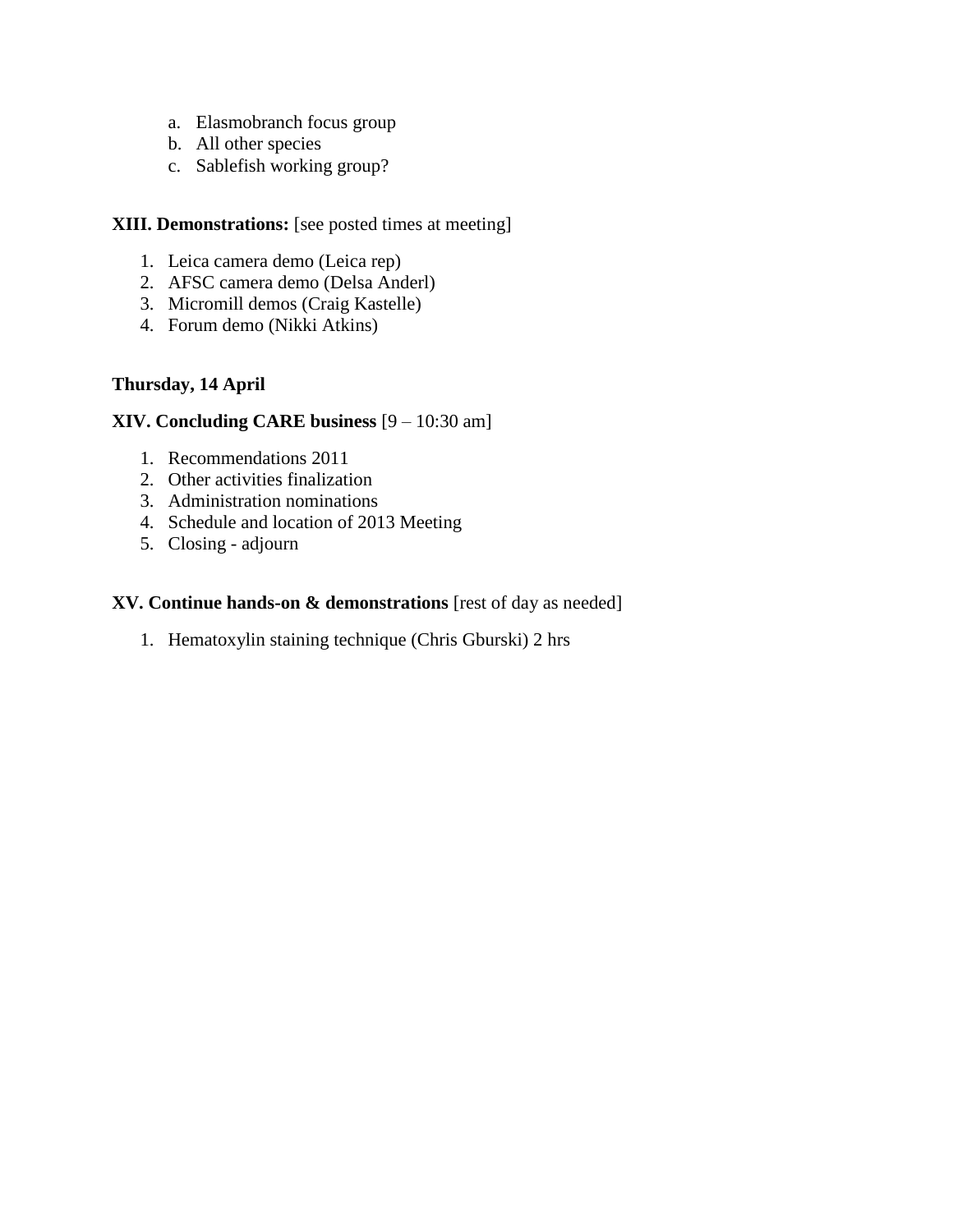# **Table 2: Scope Time**

| <b>Species</b>                      | <b>Participants</b>     | <b>Agencies</b> | <b>Comments</b>                            |  |
|-------------------------------------|-------------------------|-----------------|--------------------------------------------|--|
| Pacific cod etc                     | Lance Campbell          | <b>WDFW</b>     | Prep of otolith samples for LA-ICPMS       |  |
| $\mathbf{u}$                        | Craig Kastell           | <b>AFSC</b>     |                                            |  |
| Geoduck ageing                      | <b>Craig Kastell</b>    | <b>AFSC</b>     | Preparation & ageing methods, cross-dating |  |
|                                     | Lisa Hillier            | <b>WDFW</b>     |                                            |  |
| $\mathbf H$                         | <b>Bob Sizemore</b>     | <b>WDFW</b>     | $\mathbf H$                                |  |
| $\mathbf{u}$                        | Shayne MacLellan        | <b>CDFO</b>     | $\mathbf{H}$                               |  |
| Big/Longnoes                        |                         | ADFG-           |                                            |  |
| skates                              | Elisa Russ              | Homer           | Age calibration                            |  |
| $\mathbf{u}$                        | Josie Thompson          | <b>ODFW</b>     | $\mathbf{H}$                               |  |
| $\mathbf{u}$                        | Chris Gburski           | <b>AFSC</b>     | $\mathbf{H}$                               |  |
|                                     |                         | ADFG-           |                                            |  |
| $\pmb{\mathsf{H}}$                  | <b>Andrew Pollak</b>    | Homer           | $\pmb{\mathsf{H}}$                         |  |
| $\mathbf H$                         |                         | ADFG-           | H.                                         |  |
|                                     | <b>Barbi Failor</b>     | Homer           |                                            |  |
| Albacore tuna<br>$\bar{\mathbf{u}}$ | <b>Barb Campbell</b>    | <b>CDFO</b>     | Age calibration<br>$\mathbf{u}$            |  |
|                                     | David Wells             | <b>SWFSC</b>    |                                            |  |
| Pacific ocean<br>perch              | Sandy Rosenfield        | <b>WDFW</b>     | Age calibration                            |  |
| $\bar{\mathbf{u}}$                  | Jennifer Topping        | <b>WDFW</b>     | $\mathbf{H}$                               |  |
| Pacific ocean                       |                         |                 |                                            |  |
| perch                               | Sandy Rosenfield        | <b>WDFW</b>     | Comparing methods otolith preparation      |  |
| $\mathbf H$                         | Jennifer Topping        | <b>WDFW</b>     |                                            |  |
| $\mathbf{u}$                        | <b>Charlie Piston</b>   | <b>AFSC</b>     | $\mathbf{H}$                               |  |
| Pacific ocean                       |                         |                 |                                            |  |
| perch                               | Sandy Rosenfield        | <b>WDFW</b>     | Alaska vs west coast growth patterns       |  |
| $\mathbf{u}$                        | Jennifer Topping        | <b>WDFW</b>     |                                            |  |
| $\mathbf{u}$                        | <b>Betty Goetz</b>      | <b>AFSC</b>     | $\mathbf{u}$                               |  |
| Dogfish                             | Sandy Rosenfield        | <b>WDFW</b>     | New WDFW training method for ageing        |  |
| $\mathbf{H}$                        | Jennifer Topping        | <b>WDFW</b>     | $\mathbf H$                                |  |
| $\mathbf H$                         | Lance Campbell          | <b>WDFW</b>     | $\mathbf H$                                |  |
| $\mathbf{H}$                        | <b>Patrick McDonald</b> | <b>NWFSC</b>    | $\mathbf{H}$                               |  |
| $\mathbf{H}$                        | Omar Rodriguez          | <b>NWFSC</b>    | $\mathbf{H}$                               |  |
|                                     |                         |                 |                                            |  |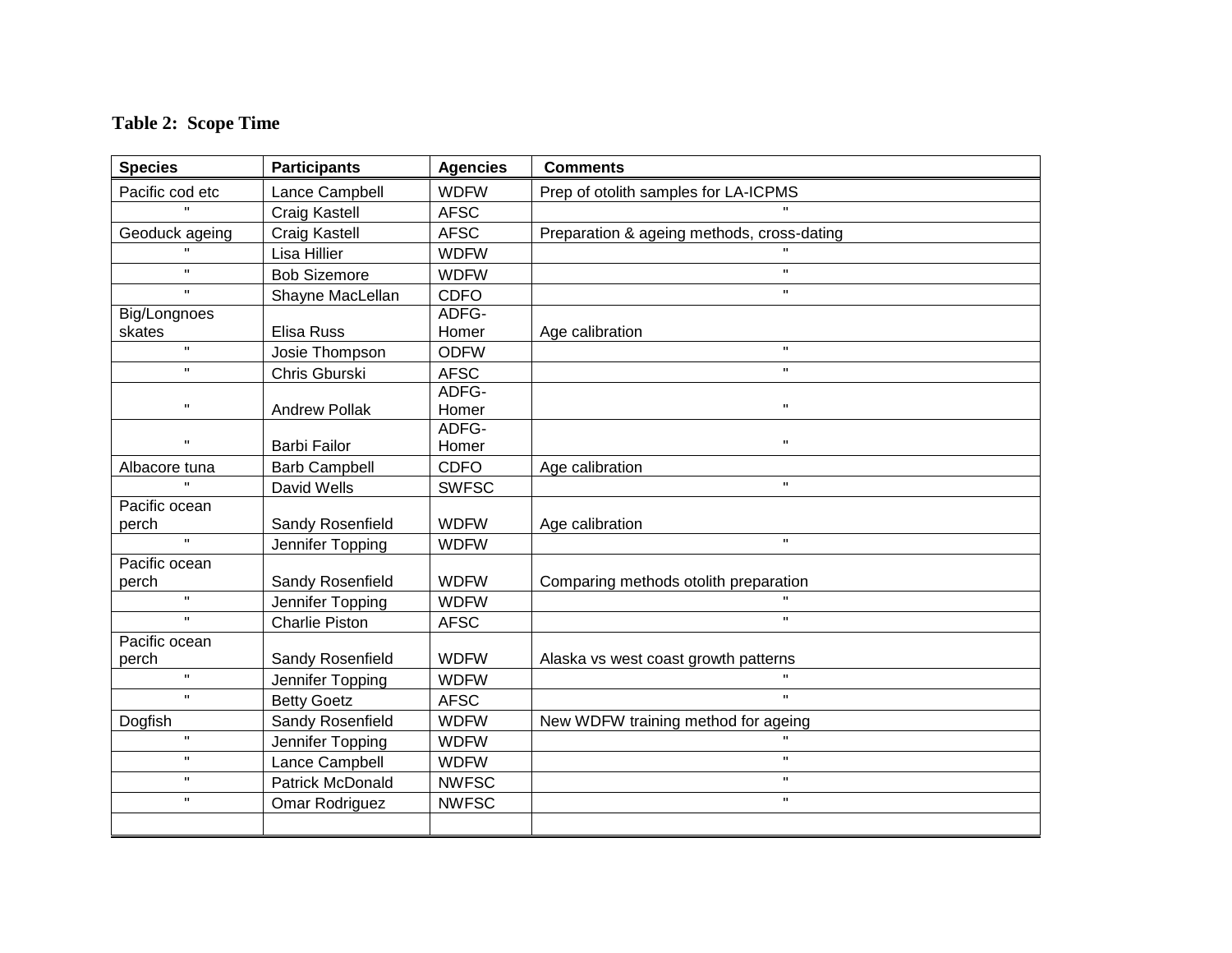| <b>Species</b>     | <b>Participants</b>     | <b>Agencies</b> | <b>Comments</b>                                                 |
|--------------------|-------------------------|-----------------|-----------------------------------------------------------------|
| Dogfish            | Chris Gburski           | <b>AFSC</b>     | Evaluate staining method, compare dorsal spine to vertebrae age |
| $\mathbf{u}$       | Omar Rodriguez          | <b>NWFSC</b>    |                                                                 |
| $\mathbf{u}$       | <b>Patrick McDonald</b> | <b>NWFSC</b>    | $\mathbf{u}$                                                    |
|                    |                         | ADFG-           |                                                                 |
| Pacfic cod         | Sonya El Mejjati        | Kodiak          | Age calibration                                                 |
|                    | Chris Johnston          | <b>AFSC</b>     | $\mathbf{u}$                                                    |
| Greenland halibut  | John Brogan             | <b>AFSC</b>     | Age calibration                                                 |
|                    |                         | ADFG-           |                                                                 |
| Sablefish          | Kara Hilwig             | Juneau          | Age calibration - known age otoliths X 3 occaisons              |
|                    |                         | ADFG-           |                                                                 |
| $\mathbf H$        | Jodi Niel               | Juneau          | $\mathbf H$                                                     |
| $\mathbf H$        |                         | ADFG-           | $\mathbf H$                                                     |
|                    | Kevin McNeel            | Juneau          |                                                                 |
|                    |                         | ADFG-           | Sablefish working group - known age otoliths, calibration,      |
| Sablefish          | Kara Hilwig             | Juneau          | documentation                                                   |
| $\mathbf{H}$       |                         | ADFG-           | $\mathbf H$                                                     |
|                    | Jodi Niel               | Juneau<br>ADFG- |                                                                 |
| $\mathbf H$        | <b>Kevin McNeel</b>     | Juneau          | $\mathbf H$                                                     |
| $\mathbf{u}$       | Shayne MacLellan        | <b>CDFO</b>     | $\mathbf{H}$                                                    |
| $\mathbf{H}$       | <b>Barb Campbell</b>    | <b>CDFO</b>     | $\mathbf{u}$                                                    |
| $\mathbf{H}$       | Delsa Anderl            | <b>AFSC</b>     | $\mathbf{H}$                                                    |
| $\mathbf{H}$       | John Brogan             | <b>AFSC</b>     | $\mathbf{H}$                                                    |
| $\mathbf H$        | Lisa Kautzi             | <b>AFSC</b>     | $\mathbf H$                                                     |
| $\mathbf{u}$       | <b>Patrick McDonald</b> | <b>NWFSC</b>    | $\mathbf{H}$                                                    |
| $\mathbf{H}$       | Meredith Cavanagh       | <b>NWFSC</b>    | $\mathbf H$                                                     |
|                    |                         | ADFG-           |                                                                 |
| Yelloweye rockfish | Kara Hilwig             | Juneau          | Age calibration                                                 |
|                    |                         | ADFG-           |                                                                 |
| $\mathbf{u}$       | Kevin McNeel            | Juneau          | $\mathbf{u}$                                                    |
|                    |                         | ADFG-           |                                                                 |
| $\blacksquare$     | Elisa Russ              | Homer           | $\mathbf{H}$                                                    |
|                    |                         | ADFG-           |                                                                 |
| $\pmb{\mathsf{H}}$ | <b>Andrew Pollak</b>    | Homer           | $\mathbf{H}$                                                    |
|                    |                         |                 |                                                                 |